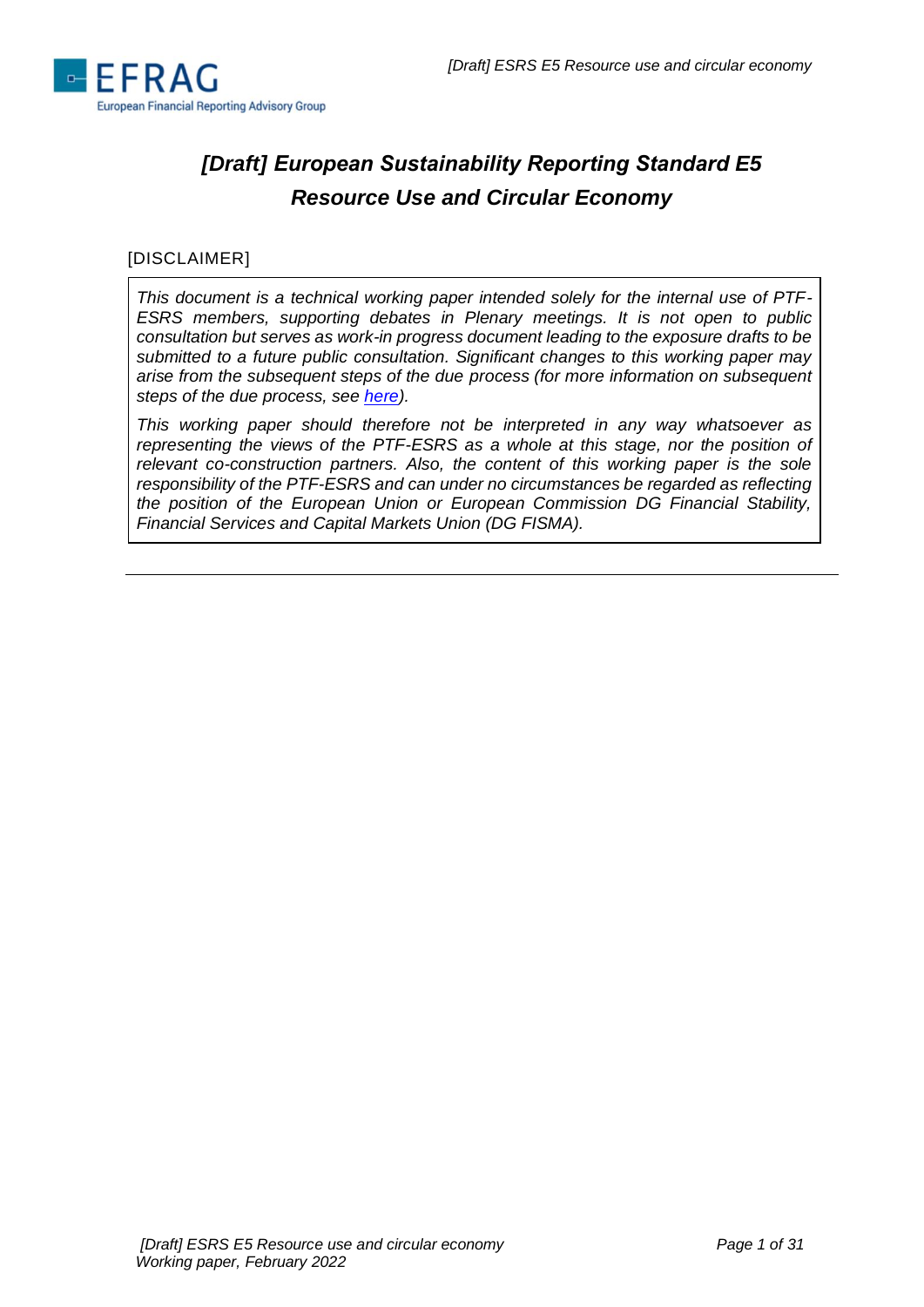# **Table of content**

| <b>Contents</b>                                                                                                                                                                                                                                                                                                                                                                                                                |          |
|--------------------------------------------------------------------------------------------------------------------------------------------------------------------------------------------------------------------------------------------------------------------------------------------------------------------------------------------------------------------------------------------------------------------------------|----------|
| <b>OBJECTIVE</b>                                                                                                                                                                                                                                                                                                                                                                                                               |          |
|                                                                                                                                                                                                                                                                                                                                                                                                                                |          |
|                                                                                                                                                                                                                                                                                                                                                                                                                                |          |
| STRATEGY AND BUSINESS MODEL, GOVERNANCE AND ORGANISATION, IMPACTS, RISKS AND OPPORTUNITIES5<br>SPECIFIC CIRCULAR ECONOMY-RELATED DISCLOSURES FOR THE IMPLEMENTATION OF ESRS 2 STRATEGY AND BUSINESS MODEL<br>[Disclosure Requirement 1] Resource use and circular economy integration in the business model5<br>SPECIFIC RESOURCE USE AND CIRCULAR ECONOMY-RELATED DISCLOSURES FOR THE IMPLEMENTATION OF ESRS 4 IMPACTS, RISKS | 5        |
| [Disclosure Requirement 2] Processes to identify resource use and circular economy-related impacts,<br>risks and opportunities                                                                                                                                                                                                                                                                                                 |          |
| [Disclosure Requirement 3] Resource use and circular economy-related impacts, risks and opportunities                                                                                                                                                                                                                                                                                                                          |          |
|                                                                                                                                                                                                                                                                                                                                                                                                                                | 6<br>. 6 |
| [Disclosure Requirement 4] - Policies implemented to manage resource use and circular economy                                                                                                                                                                                                                                                                                                                                  |          |
|                                                                                                                                                                                                                                                                                                                                                                                                                                | 6        |
| [Disclosure Requirement 5] - Measurable targets for resource use and circular economy                                                                                                                                                                                                                                                                                                                                          | 7        |
| [Disclosure Requirement 6] - Resource use and circular economy action plans                                                                                                                                                                                                                                                                                                                                                    | 7        |
| [Disclosure Requirement 7] - Resources inflows                                                                                                                                                                                                                                                                                                                                                                                 | 8        |
| [Disclosure Requirement 8] - Resources outflows                                                                                                                                                                                                                                                                                                                                                                                | 8        |
| [Disclosure Requirement 9] - Waste and emissions                                                                                                                                                                                                                                                                                                                                                                               | 8        |
| [Disclosure Requirement 10] - Resource value strategy                                                                                                                                                                                                                                                                                                                                                                          | 9        |
| [Disclosure Requirement 11] - Circular enablers                                                                                                                                                                                                                                                                                                                                                                                |          |
| [Disclosure Requirement 12] - Taxonomy Regulation for the transition to a circular economy including                                                                                                                                                                                                                                                                                                                           |          |
| enabling activities                                                                                                                                                                                                                                                                                                                                                                                                            | 9        |
| [Optional Disclosure Requirement 13] - Financial opportunities related to resource use and circular                                                                                                                                                                                                                                                                                                                            |          |
| economy other than the Taxonomy Regulation                                                                                                                                                                                                                                                                                                                                                                                     | 10       |
|                                                                                                                                                                                                                                                                                                                                                                                                                                |          |
|                                                                                                                                                                                                                                                                                                                                                                                                                                |          |
|                                                                                                                                                                                                                                                                                                                                                                                                                                |          |
| SPECIFIC RESOURCE USE AND CIRCULAR ECONOMY-RELATED DISCLOSURES FOR THE IMPLEMENTATION OF ESRS 2 STRATEGY AND                                                                                                                                                                                                                                                                                                                   |          |
|                                                                                                                                                                                                                                                                                                                                                                                                                                |          |
| [Disclosure Requirement 1] Resource use and circular economy integration in the business model13                                                                                                                                                                                                                                                                                                                               |          |
| [Disclosure Requirement 2] Processes to identify resource use and circular economy-related impacts,                                                                                                                                                                                                                                                                                                                            |          |
| risks and opportunities                                                                                                                                                                                                                                                                                                                                                                                                        | 14       |
| [Disclosure Requirement 6] - Resource use and circular economy action plans                                                                                                                                                                                                                                                                                                                                                    | 14       |
| [Disclosure Requirement 7] - Resource Inflows                                                                                                                                                                                                                                                                                                                                                                                  | 15       |
| [Disclosure Requirement 8] - Resource outflows                                                                                                                                                                                                                                                                                                                                                                                 | 16       |
| [Disclosure Requirement 9] - Waste and emissions                                                                                                                                                                                                                                                                                                                                                                               | 16       |
| [Disclosure Requirement 10] Resource value strategy                                                                                                                                                                                                                                                                                                                                                                            | 17       |
|                                                                                                                                                                                                                                                                                                                                                                                                                                |          |
|                                                                                                                                                                                                                                                                                                                                                                                                                                |          |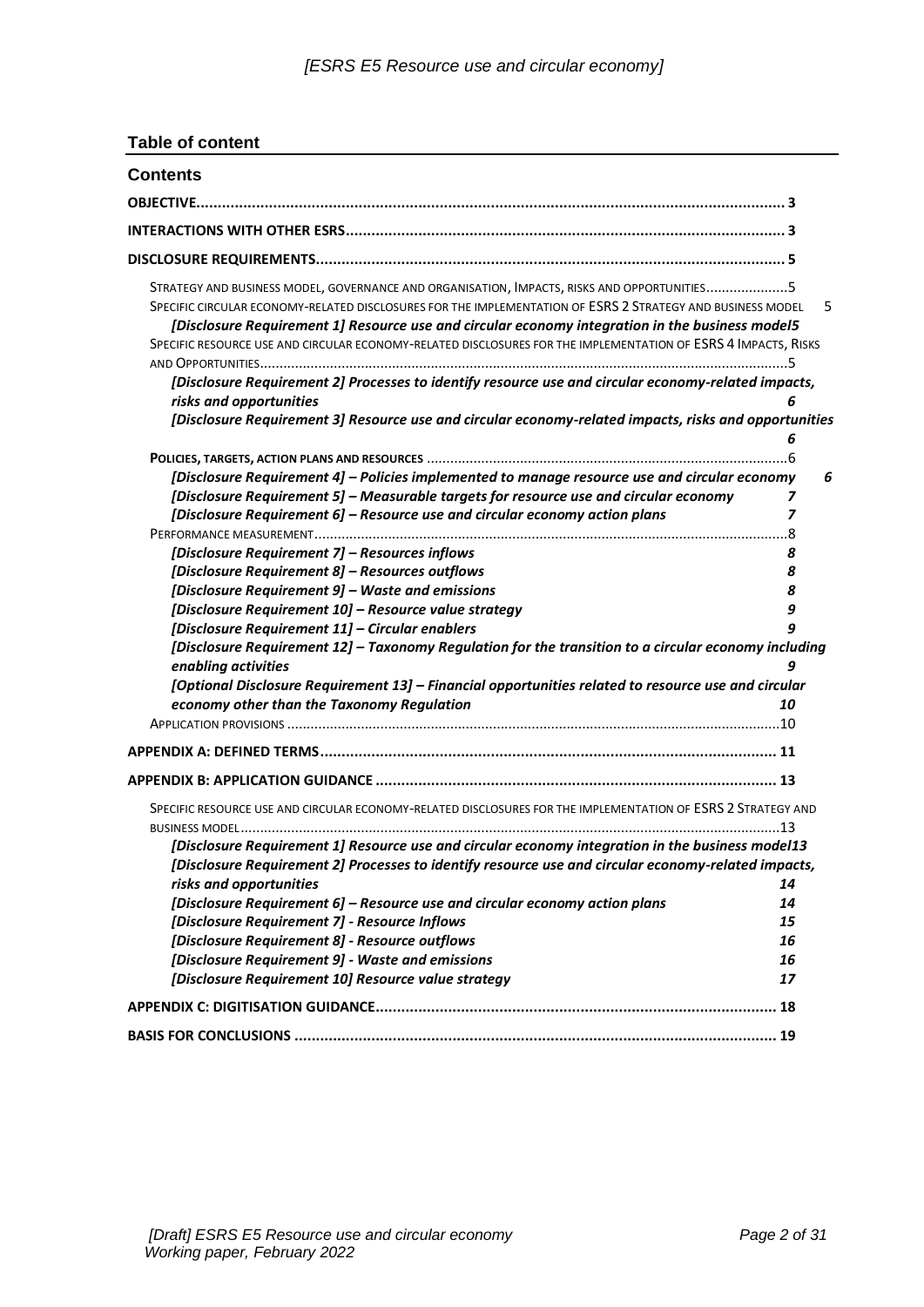# <span id="page-2-0"></span>**Objective**

- 1 The objective of this [draft] standard is to specify Disclosure Requirements which will enable users of the sustainability reporting to understand:
	- (a) the impact of the undertaking on resource use considering the depletion of non-renewable resources and the regeneration of renewable resources and its past, current and future measures to decouple its growth from extraction of natural resources;
	- (b) the plans and capacity of the undertaking to adapt its business model and operations in line with circular economy principles including the elimination of waste, the circulation of products and materials at their highest value, and the nature's regeneration;
	- (c) the type and extent of risks and opportunities arising from the resources use and the transition to a circular economy including potential negative externalities;
	- (d) the effects of circular economy-related risks and opportunities on the undertaking's development, performance and position over the short-, medium- and long-term and therefore on its ability to create enterprise value in.
- 2 This standard derives from the (draft) CSRD stating that the sustainability reporting standards shall specify information to disclose about 'resource use and circular economy'.
- 3 This standard also builds on existing EU legislative frameworks and policies which are referred to in this standard: the EU Green Deal, the EU Sustainable Finance Disclosure Regulation (SFDR), the EU Taxonomy regulation, EU Circular Economy Action Plan<sup>1</sup> and the EU industrial strategy.
- 4 This standard covers Disclosure Requirements developed primarily from the perspective and for the reporting purpose of non-financial undertakings<sup>2</sup>. However financial undertakings shall apply this standard in relation to their own operations and value chain, it being understood that they are in addition subject to specific regulatory and other sector-specific Disclosure Requirements.
- 5 This standard sets out Disclosure Requirements related to 'resource use' and 'circular economy'.
- 6 'Resource use' covers Disclosure Requirements related to the undertaking's resource inflows, resource outflows and waste and emissions.
- 7 'Circular economy' covers Disclosure Requirements related to the undertaking's circular enablers and resource value strategy

# <span id="page-2-1"></span>**Interactions with other ESRS**

- 8 Specific aspects related to Pollution are addressed in ESRS E2, climate change mitigation and adaptation matters are addressed in ESRS E1, Biodiversity and ecosystems matters are addressed in ESRS E4 and Water and marine resources matters are addressed in ESRS E3. Circular economy is a system that tends to a sustainable production and consumption. In doing so, the system brings multiple environmental benefits, in particular, the reduction of energy consumption and emissions into the air (carbon emission or other pollution), the limitation of water withdrawals and discharges and the regeneration of the nature limiting the impact on biodiversity.
- 9 The contents of this standard on Strategy and business model, Governance and organisation and Impacts, risks and opportunities, as well as Policies, targets, action plans and resources shall be read in conjunction respectively with cross-cutting standards ESRS 2, ESRS 3, ESRS 4 and crosscutting reference standard ESRS 5.

<sup>1</sup> [https://ec.europa.eu/environment/strategy/circular-economy-action-plan\\_en](https://ec.europa.eu/environment/strategy/circular-economy-action-plan_en)

<sup>&</sup>lt;sup>2</sup> A non-financial undertaking means an undertaking that is subject to the disclosure obligations laid down in Articles 19a and 29a of Directive 2013/34/EU and is not a financial undertaking, i.e. an asset manager, a credit institution as defined in Article 4(1), point (1), of Regulation (EU) No 575/2013 of the European Parliament and of the Council22, an investment firm as defined in Article 4(1), point (2), of Regulation (EU) No 575/2013, an insurance undertaking as defined in Article 13, point (1), of Directive 2009/138/EC of the European Parliament and of the Council23, or a reinsurance undertaking as defined in Article 13, point (4) of Directive 2009/138/EC [Disclosures Delegated Act of the (EU) 2020/852 Regulation, commonly referred to as the EU Taxonomy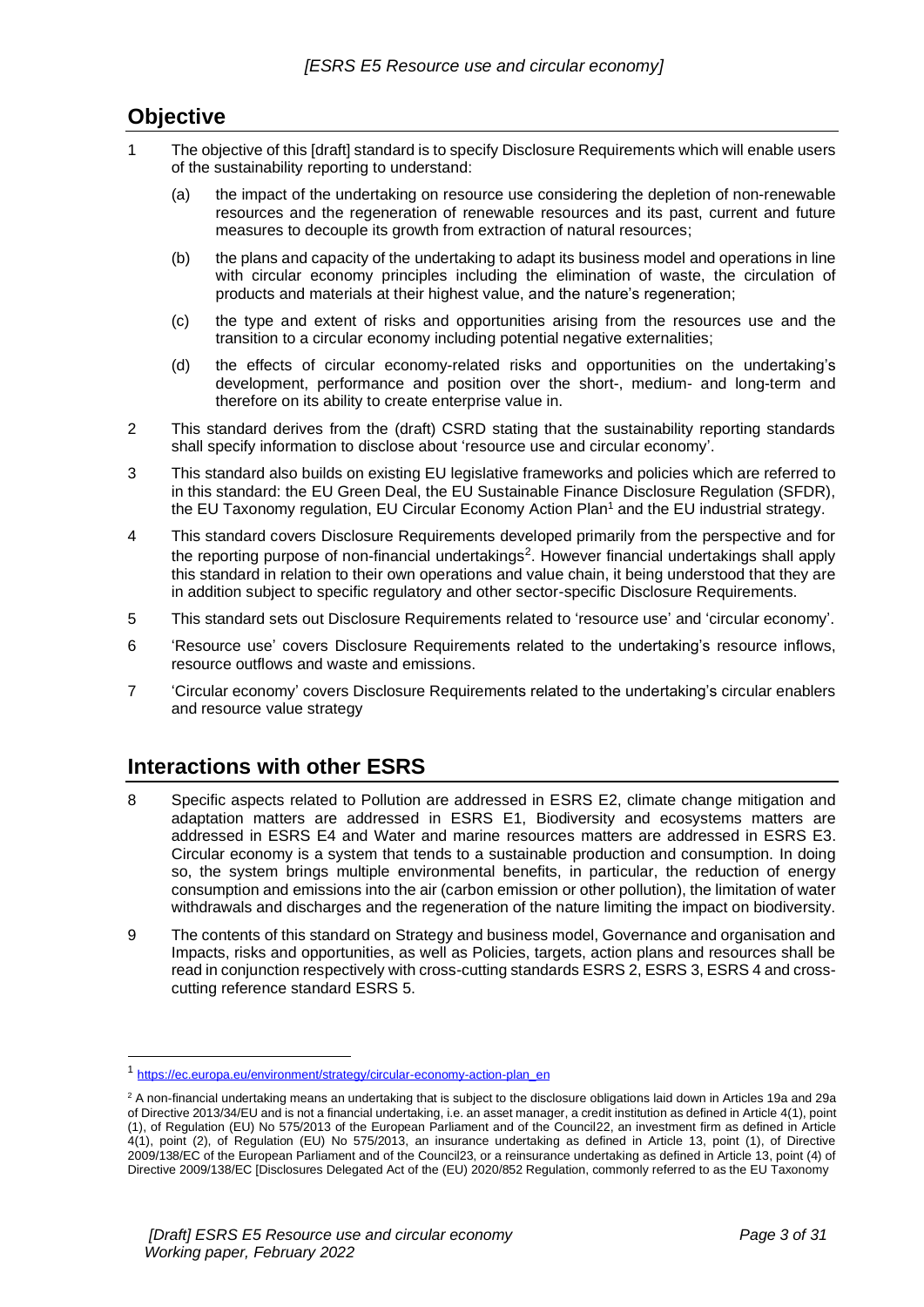10 This standard covers sector-agnostic Disclosure Requirements. Sector-specific Disclosure Requirements are developed separately and in accordance with the classification following ESRS SEC 1.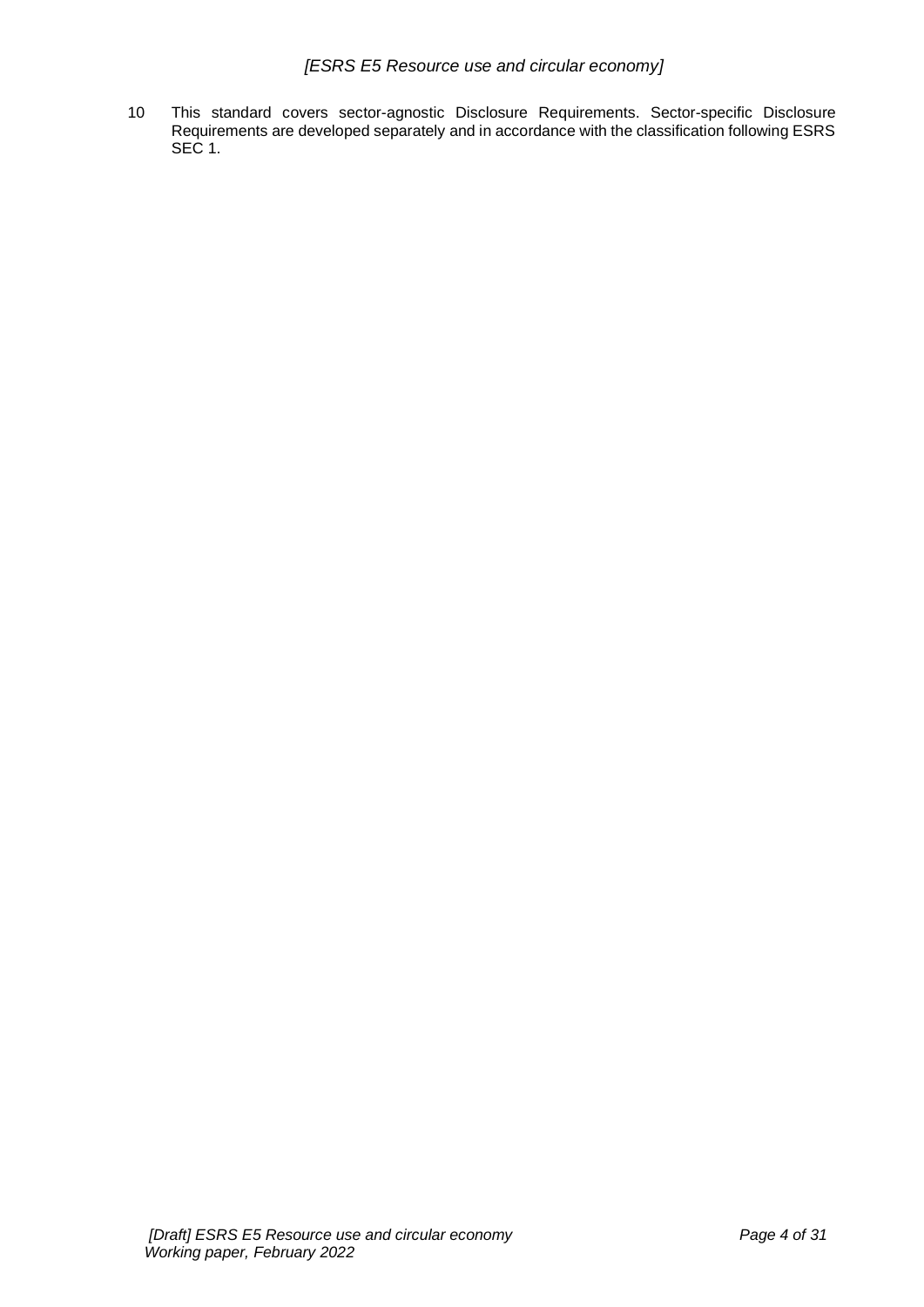# <span id="page-4-0"></span>**Disclosure Requirements**

# <span id="page-4-1"></span>**Strategy and business model, governance and organisation, Impacts, risks and opportunities**

- 11 The Disclosure Requirements related to Resource Use and Circular Economy and to (i) Strategy and business model, (ii) Governance and organisation, and (iii) Impacts, risks and opportunities are defined below.
- 12 The specific circular economy-related Disclosure Requirements hereafter (Disclosure Requirements 1 to 3) shall be read as complementary to the relevant cross-cutting standards (ESRS 2, ESRS 3 and ESRS 4) and they are to be reported upon by the undertaking under the related cross-cutting standards. The information to be covered by Disclosure Requirements 1 to 3 are those that due to their importance to the undertaking are prioritised and monitored directly by the undertaking's highest governing bodies.
- 13 With regards to the circular economy-related Disclosure Requirements in ESRS 2 Strategy and business model, this topical standard includes one specific Disclosure Requirement. Disclosure Requirement 1 covers the integration of resource use and circular economy key levers in the business model.
- 14 With regards to the circular economy-related Disclosure Requirements in ESRS 4 on Impacts, risks and opportunities, this topical standard includes two specific Disclosure Requirements. Disclosure Requirement 2 covers Processes to identify resource use and circular economy-related impacts, risks and opportunities and Disclosure Requirement 3 covers Resource use and circular economy-related impacts, risks and opportunities.

# <span id="page-4-2"></span>**Specific circular economy-related disclosures for the implementation of ESRS 2 Strategy and business model**

# <span id="page-4-3"></span>*[Disclosure Requirement 1] Resource use and circular economy integration in the business model*

- 15 **The undertaking shall disclose a description of the alignment of the strategy and business model with circular economy principles and how the undertaking is decoupling the economic activity from extraction of natural resources.**
- 16 The principle to be followed under this Disclosure Requirement is to provide an understanding of the plan of the undertaking to move from a linear to a circular economy in accordance with the Disclosure Requirements 7 and 8 under ESRS 2.
- 17 The disclosure required by paragraph 15 shall include:
	- (a) by reference to the resource use and circular economy targets, an explanation of the levers identified and key actions planned to move from a linear to circular business model;
	- (b) an explanation of how the plan is embedded in and aligned with the overall business strategy:
	- (c) an explanation of the progress made in retaining the resource, the product and material at their highest value.

# <span id="page-4-4"></span>**Specific resource use and circular economy-related disclosures for the implementation of ESRS 4 Impacts, Risks and Opportunities**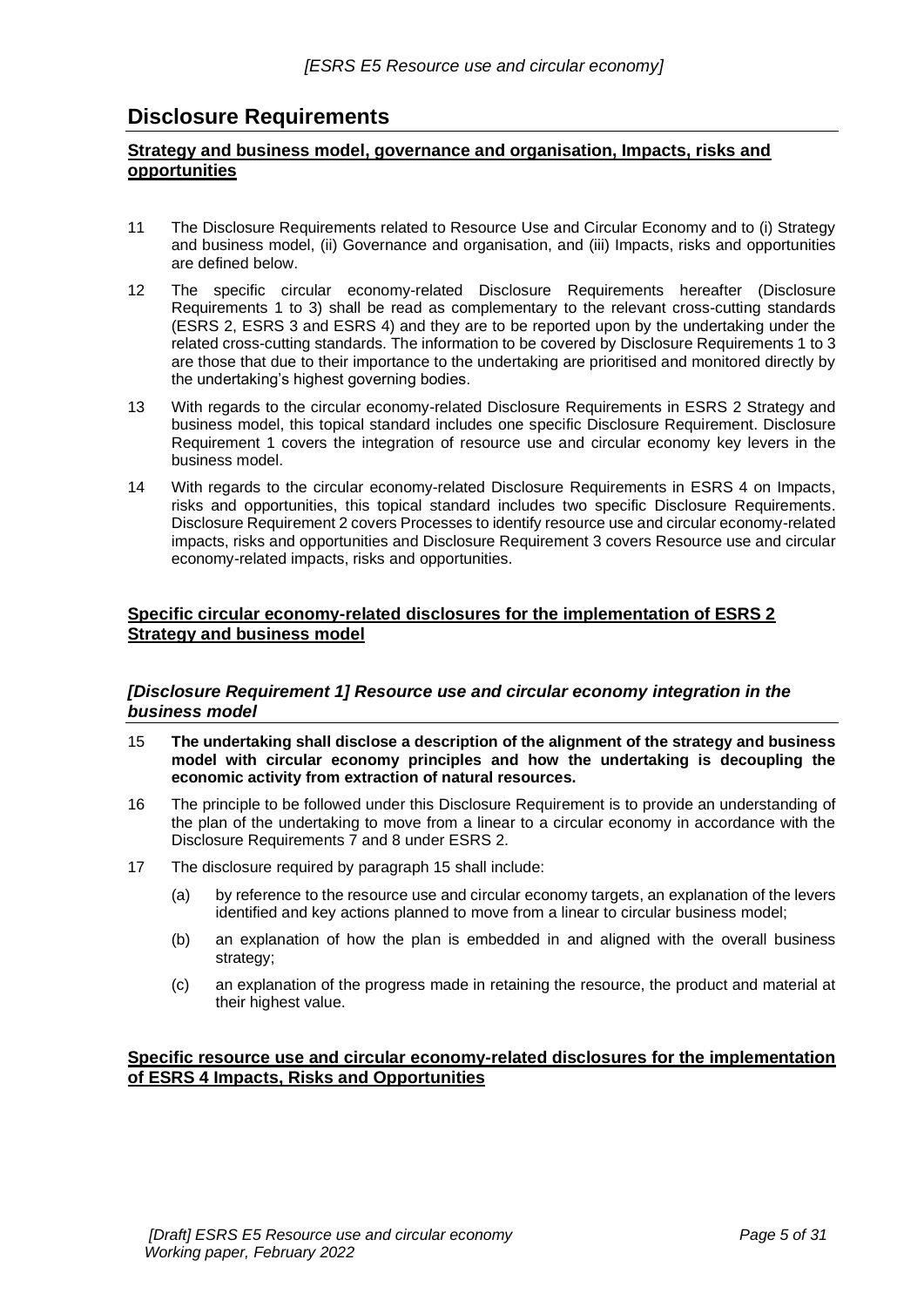<span id="page-5-0"></span>*[Disclosure Requirement 2] Processes to identify resource use and circular economyrelated impacts, risks and opportunities*

- 18 **The undertaking shall disclose its processes to identify and assess its:**
	- (a) **resource use and circular economy-related impacts;**
	- (b) **resource use and circular economy-related risks; and**
	- (c) **resource use and circular economy-related opportunities.**
- 19 The disclosure required by paragraph [18] shall include a description of the processes to identify those impacts, risks and opportunities that due to their importance for the undertaking are prioritised and monitored directly by the undertaking's highest governing bodies. It shall be disclosed in accordance with ESRS 4, Disclosure Requirement 1.

# <span id="page-5-1"></span>*[Disclosure Requirement 3] Resource use and circular economy-related impacts, risks and opportunities*

- 20 **The undertaking shall disclose a description of its:**
	- (a) **resource use and circular economy-related impacts;**
	- (b) **resource use and circular economy-related risks; and**
	- (c) **resource use and circular economy-related opportunities.**
- 21 The principle to be followed under this Disclosure Requirement is to provide an understanding of the resource use and circular economy-related impacts, risks and opportunities that due to their importance to the undertaking are prioritised and monitored directly by the undertaking's highest governing bodies. It shall be disclosed in accordance with ESRS 4, Disclosure Requirement 2.
- 22 The disclosure required by paragraph [20] shall cover a description of:
	- (a) the principal risks of staying in a linear economy;
	- (b) the principal opportunities related to a circular economy;
	- (c) the principal risks of a transition to a circular economy.

# <span id="page-5-2"></span>**Policies, targets, action plans and resources**

23 The Disclosure Requirements developed hereafter refer to ESRS 5 Definitions for policies, targets, action plans and resources.

# <span id="page-5-3"></span>*[Disclosure Requirement 4] – Policies implemented to manage resource use and circular economy*

- 24 **The undertaking shall disclose separately its policies (i) to decouple economic activity from extraction of non-renewable resources and (ii) for regeneration of renewable resources and ecosystems.**
- 25. The principle to be followed under this Disclosure Requirement is to provide an understanding of the undertaking's ability to transition away from extraction of virgin non-renewable resources and to implement practices that secure and contribute to the regeneration of the stock of renewable resources and the ecosystems they are part of.
- 26. The disclosure required by paragraph [24] shall include a description of how the policy commitments related to resource use and circular economy are implemented within the undertaking's own operations and the value chain.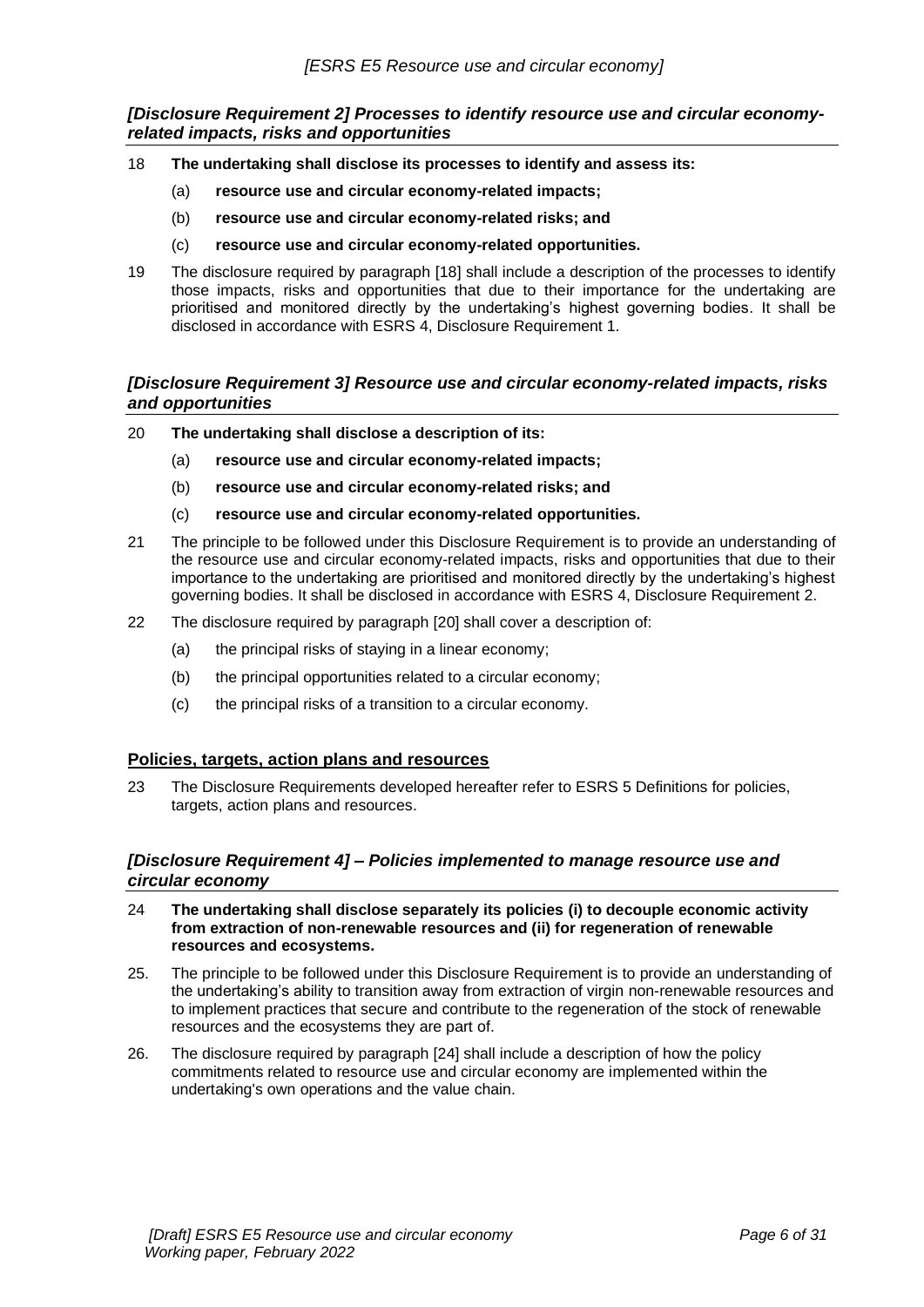# <span id="page-6-0"></span>*[Disclosure Requirement 5] – Measurable targets for resource use and circular economy*

- 27 **The undertaking shall describe (i) the measurable outcome-oriented target set to meet the resource use and circular economy-related policy's objectives related to the management of its material impacts, risks and opportunities and (ii) the overall progress against the defined target.**
- 28 The principle to be followed under this Disclosure Requirement is to provide an understanding of the capacity of the undertaking to meet the policy's objectives of resource use and circular economy.
- 29 The resource use and circular economy targets above-mentioned shall include the following categories of targets:
	- (a) targets to eliminate waste (including in use phase);
	- (b) targets for circular material use rate;
	- (c) targets to eliminate the use of virgin raw material;
	- (d) targets for reduction/reversal in the depletion of the stock of renewable resources.
- 30 The disclosure required under paragraph 27 shall include:
	- (a) a description of how targets are tightly connected with material impacts disclosed in the section 'risks and opportunities' and if they are not, a comprehensive justification as to why a material impact is not covered by a target;
	- (b) a description of how the targets contribute to the objectives of the EU Circular Economy Action Plan<sup>3</sup>;
	- (c) whether targets are absolute or intensity-based and in which unit they are measured;
	- (d) as applicable, the geographical scope of the target: a description of the geographies covered by the target and how these geographies were selected and, if applicable, an explanation of why the relevant geographies identified were not included.
- 31 The undertaking shall disclose which actions are taken to achieve the changes in strategy that are supporting the achievement of the targets.

# <span id="page-6-1"></span>*[Disclosure Requirement 6] – Resource use and circular economy action plans*

#### 32 **An undertaking shall describe its action plans and allocation of resources to meet its policy objectives and targets.**

- 33 The principle to be followed under this Disclosure Requirement is to provide an understanding of the measures taken to reduce the pressure on resources and to retain and optimise the value of the resources, including to get prepared for the transition to more circular economy related to its policies set in Disclosure Requirement 4.
- 34 The disclosure required by paragraph [32] shall include for each action plan a description of:
	- (a) the geographical scope of the actions, including explanation of any limitations as to geographical boundaries or activities;
	- (b) a list of the stakeholders involved in the action plan and how they are involved, or/and a list of stakeholders impacted negatively or positively by the action plan and how they are impacted;
- 35 The action plan shall also include:

<sup>&</sup>lt;sup>3</sup> [https://ec.europa.eu/environment/strategy/circular-economy-action-plan\\_en](https://ec.europa.eu/environment/strategy/circular-economy-action-plan_en)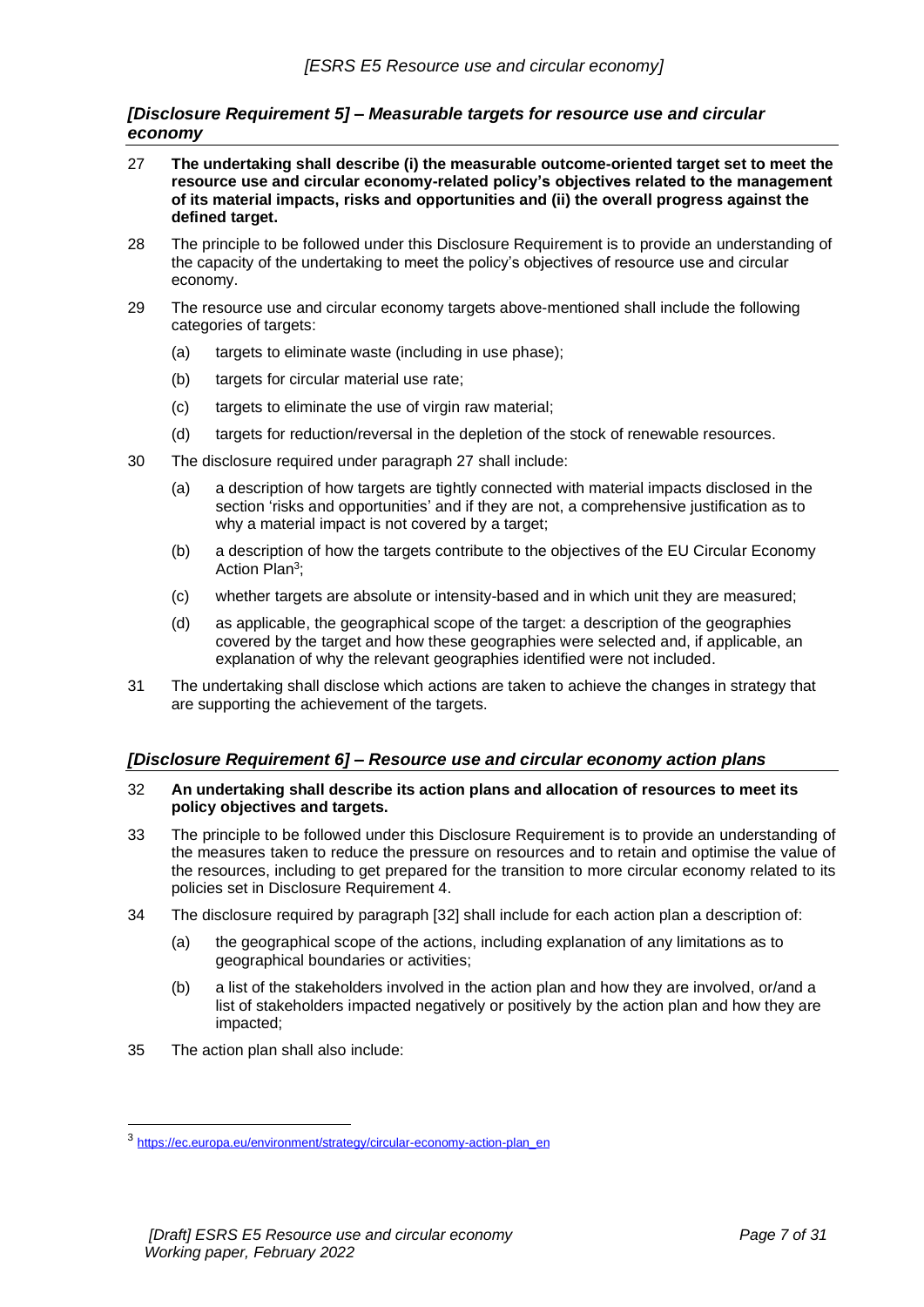- (a) an explanation whether the action is intended to be a one-time initiative or a systematic practice;
- (b) a brief assessment whether key actions may induce significant adverse sustainability impacts;
- (c) further explanations deemed useful to understand key actions and the expected outcomes in relation to the contribution to the achievement of the underlying policy objectives and targets:
- (d) if the action is individual or collective, and for a collective action, the undertaking shall explain its role;
- (e) whether the success of the action depends on the undertaking of similar or on supporting actions by other undertakings, and to what degree.

# <span id="page-7-0"></span>**Performance measurement**

# <span id="page-7-1"></span>*[Disclosure Requirement 7] – Resources inflows*

- 36 **The undertaking shall provide information on its resources' inflows.**
- 37 The principle to be followed under this Disclosure Requirement is to provide an understanding of the resources use in the course of the undertaking's operations.
- 38 The disclosure required by paragraph [36] should include:
	- (a) the amount in both absolute and percentage terms, of reused, recycled and renewable input materials used to manufacture the undertaking's primary products and services;
	- (b) the amount in both absolute and percentage terms of reused, recycled and renewable input materials used to package the undertaking's primary products.

# <span id="page-7-2"></span>*[Disclosure Requirement 8] – Resources outflows*

#### 39 **The undertaking shall provide information on its resources' outflows.**

- 40 The principle to be followed under this Disclosure Requirement is to provide an understanding of how the undertaking is contributing to circular economy by increasing the durability, reparability, upgradability, reusability or recyclability of the products and materials.
- 41 The disclosure required by paragraph [39] shall include:
	- (a) the amount in both absolute and percentage terms of reused content derived from products or services outflow;
	- (b) the amount in both absolute and percentage terms of recycled content derived from products or services outflow;
	- (c) the amount in both absolute and percentage terms of renewable content of products or services outflow.

# <span id="page-7-3"></span>*[Disclosure Requirement 9] – Waste and emissions*

- 42 **The undertaking shall provide information on its wastes and emissions.**
- 43 The principle to be followed under this Disclosure Requirement is to provide an understanding of the undertaking waste management strategy and of the extent to which the undertaking knows how its waste is managed.
- 44 This Disclosure Requirement supports the information needs of financial market participants subject to the Sustainable Finance Disclosure Regulation (EU) 2019/2088 (SFDR).
- 45 The disclosure required by paragraph [42] should include: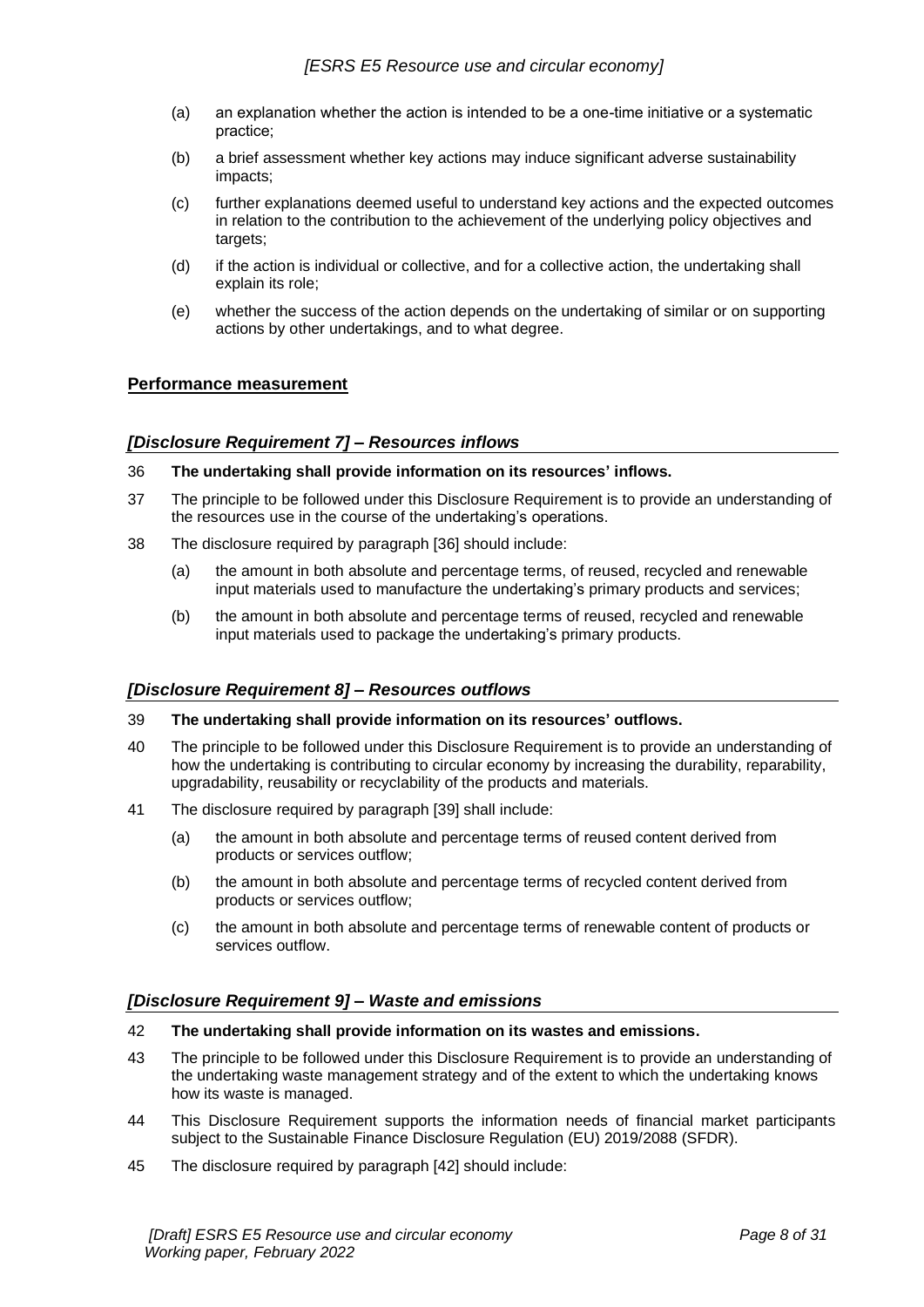- (a) For each of hazardous and non-hazardous solid waste, the amount by weight diverted from disposal by recovery operation type and the total amount summing all three types. The recovery operation types to be reported are:
	- (i) preparation for reuse;
	- (ii) recycling;
	- (iii) other recovery operations;
- (b) For each of hazardous and non-hazardous solid waste, the amount by weight directed to disposal by recovery operation type and the total amount summing all three types. The recovery operation types to be reported are:
	- (i) incineration with energy recovery;
	- (ii) incineration without energy recovery;
	- (iii) landfilling;
	- (iv) other disposal operations.

# <span id="page-8-0"></span>*[Disclosure Requirement 10] – Resource value strategy*

- 46 **The undertaking shall provide information on its strategy to retain the value of the resources.**
- 47 The principle to be followed under this Disclosure Requirement is to provide an understanding of the intensity of materials and products use by the undertaking and its capability to retain the value of the resource used at its highest stage.
- 48 The disclosure required by paragraph [46] shall include the share of net revenue from products and services that leverage the transition to a circular economy through circular business models such as pay-per-use, sharing or repairing services.

# <span id="page-8-1"></span>*[Disclosure Requirement 11] – Circular enablers*

# 49 **The undertaking shall provide information on its circular enablers.**

- 50 The principle to be followed under this Disclosure Requirement is to provide an understanding of the services and products that contribute to create circular systems initiatives outside its own activities in the value chain.
- 51 The disclosure required by paragraph [49] shall include a description of**:**
	- (a) actions, including circularity measures, taken to prevent waste generation in the undertaking's own activities and upstream and downstream in its value chain, and to manage significant impacts from waste generated.
	- (b) the extent to which processes are set up to support circular business models, products or services;
	- (c) the extent to which the undertaking engages with customers on advancing circular economy topics;
	- (d) the extent to which the undertaking engages with suppliers on advancing circular economy topics.

# <span id="page-8-2"></span>*[Disclosure Requirement 12] – Taxonomy Regulation for the transition to a circular economy including enabling activities*

52 The undertaking shall disclose information required by Article 8 of the Regulation (EU) 2020/852 (Taxonomy Regulation) in conjunction with the Commission Delegated Regulation (EU) 2021/2178 of 6 July 2021 and in conjunction with upcoming technical screening criteria for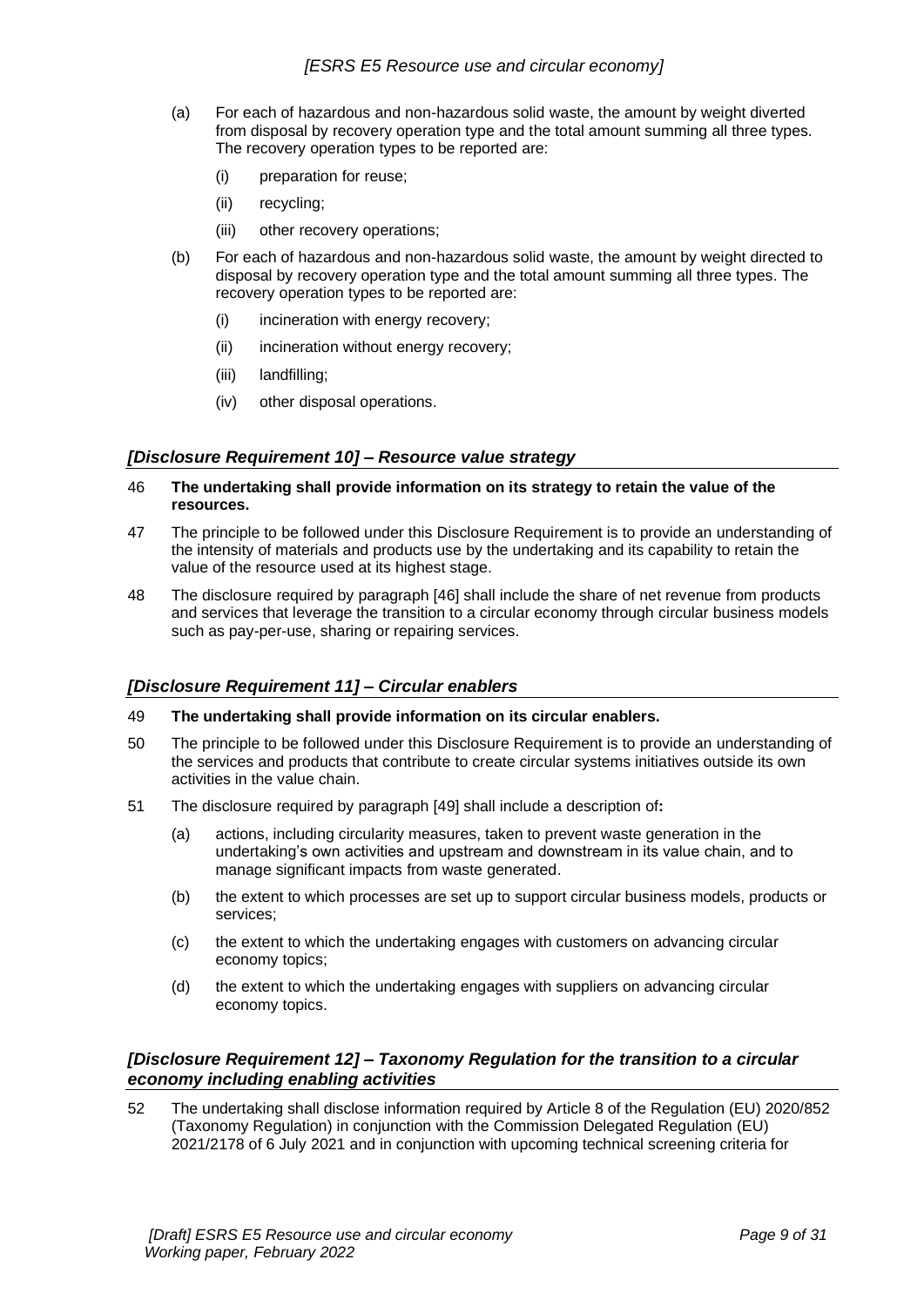determining the conditions under which an economic activity qualifies as contributing substantially to transitioning to circular economy.

53 The Taxonomy Regulation in its Article 8(2) requires undertakings to disclose information on the proportion of the turnover, capital expenditure ('CapEx') and operating expenditure ('OpEx') associated with economic activities that qualify as environmentally sustainable.

The information to be disclosed under the upcoming circular economy-related provisions of the Taxonomy regulation shall be complementary to the information disclosed under the provisions of this standard as it provides an understanding of the undertaking's own substantial contribution in favour of the transition to a circular economy.

# <span id="page-9-0"></span>*[Optional Disclosure Requirement 13] – Financial opportunities related to resource use and circular economy other than the Taxonomy Regulation*

- 54 **The undertaking may disclose its financial opportunities that relate to resource use and circular economy and that complement the Taxonomy Regulation related ones.**
- 55 The principle to be followed under this Disclosure Requirement is to provide information allowing for an overall understanding of the financial opportunities related to resource use and circular economy, complementing the information requested under the Taxonomy Regulation.
- 56 If the undertaking discloses the information according to paragraph 54, it shall include an assessment of the market size of related products and services over the short-, medium-, and long-term, explaining how these are defined, how financial amounts are estimated and which critical assumptions are made.

# <span id="page-9-1"></span>**Application provisions**

57 Nil.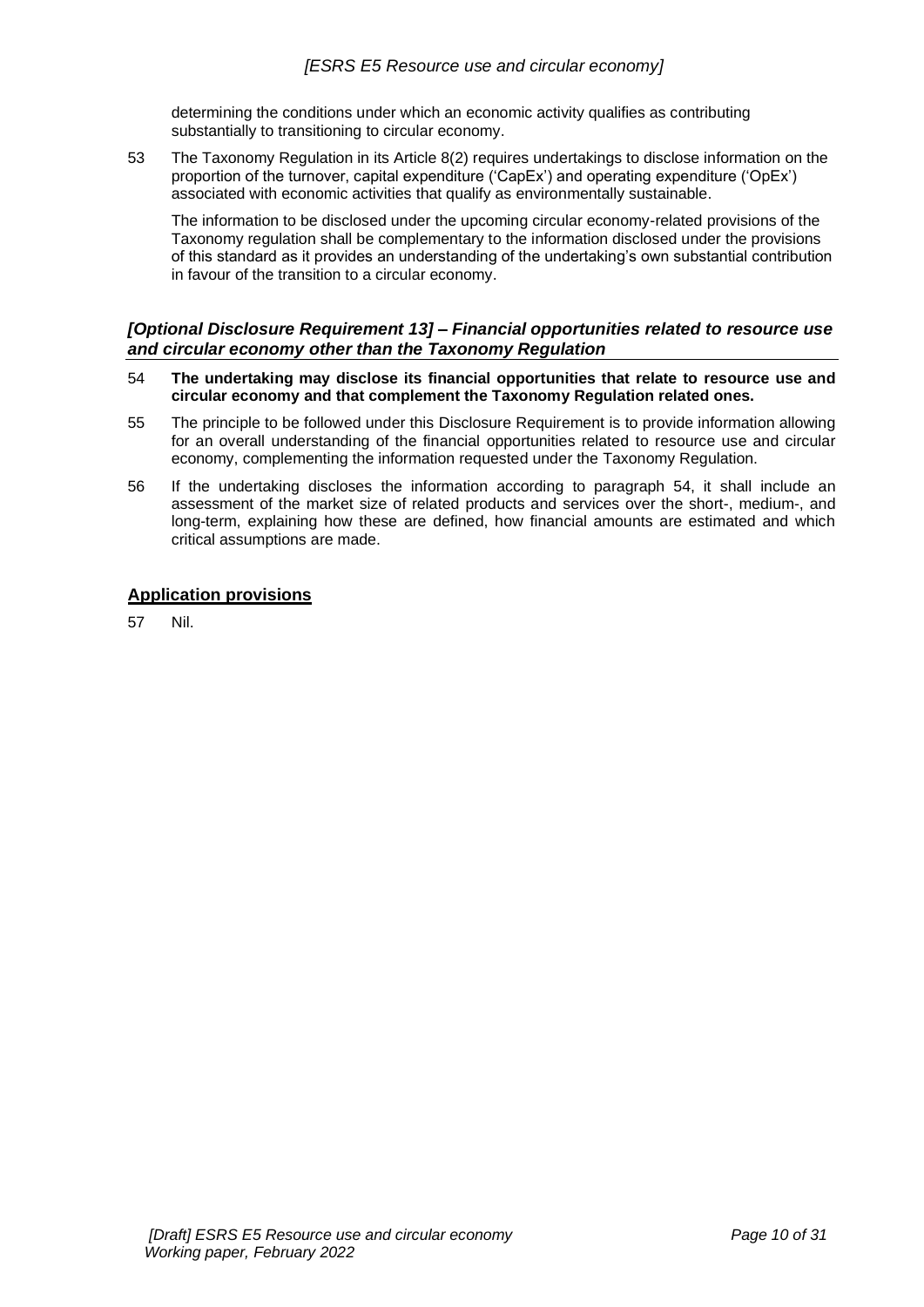# <span id="page-10-0"></span>**Appendix A: Defined terms**

| <b>Circular economy</b>                           | Economic system that uses a systemic approach to maintain a circular<br>flow of resources, by regenerating, retaining or adding to their value,<br>while contributing to sustainable development                                               |  |
|---------------------------------------------------|------------------------------------------------------------------------------------------------------------------------------------------------------------------------------------------------------------------------------------------------|--|
| <b>Circularity</b>                                | A state of a specified system, organisation, product or process where<br>resource flows and values are maintained whilst benefiting sustainable<br>development                                                                                 |  |
| <b>Resource</b>                                   | Asset from which a product is sourced, produced, supplied or utilised.                                                                                                                                                                         |  |
| <b>By-product</b>                                 | An inevitable result of certain types of material processing and<br>agriculture. In a circular economy all by-products can be feedstock for<br>another production process                                                                      |  |
| <b>Circularity enabler</b>                        | The services, products or Business models that allow to creating circular<br>systems including cross value chain initiatives.                                                                                                                  |  |
| <b>Hazardous solid</b><br>waste                   | Waste that possesses any of the characteristics contained in Annex III<br>of the Basel Convention, or that is considered to be hazardous by<br>national legislation                                                                            |  |
| Non-hazardous<br>solid waste                      | Waste that does not possesses any of the characteristics contained in<br>Annex III of the Basel Convention, or that is not considered to be<br>hazardous by national legislation                                                               |  |
| <b>Incineration</b>                               | Controlled burning of waste at high temperature                                                                                                                                                                                                |  |
| <b>Incineration with</b><br>energy recovery       | Incineration with energy recovery refers to incineration processes where<br>the energy created in the combustion process is harnessed for re-use,<br>for example for power generation                                                          |  |
| <b>Incineration</b><br>without energy<br>recovery | Incineration without energy recovery means the heat generated by<br>combustion is dissipated in the environment.                                                                                                                               |  |
| Landfilling                                       | Final depositing of solid waste at, below, or above ground level at<br>engineered disposal sites                                                                                                                                               |  |
| <b>Natural Resource</b>                           | Natural assets (raw materials) occurring in nature that can be used for<br>economic production or consumption.                                                                                                                                 |  |
| Non-renewable<br>material                         | Resource that does not renew in short time periods                                                                                                                                                                                             |  |
| <b>Primary products</b>                           | Grown, harvested or extracted raw materials                                                                                                                                                                                                    |  |
| <b>Recovery</b><br>operation                      | Any operation wherein products, components of products, or materials<br>that have become waste are prepared to fulfill a purpose in place of new<br>products, components, or materials that would otherwise have been<br>used for that purpose |  |

This appendix is integral part of the [draft] ESRS E5.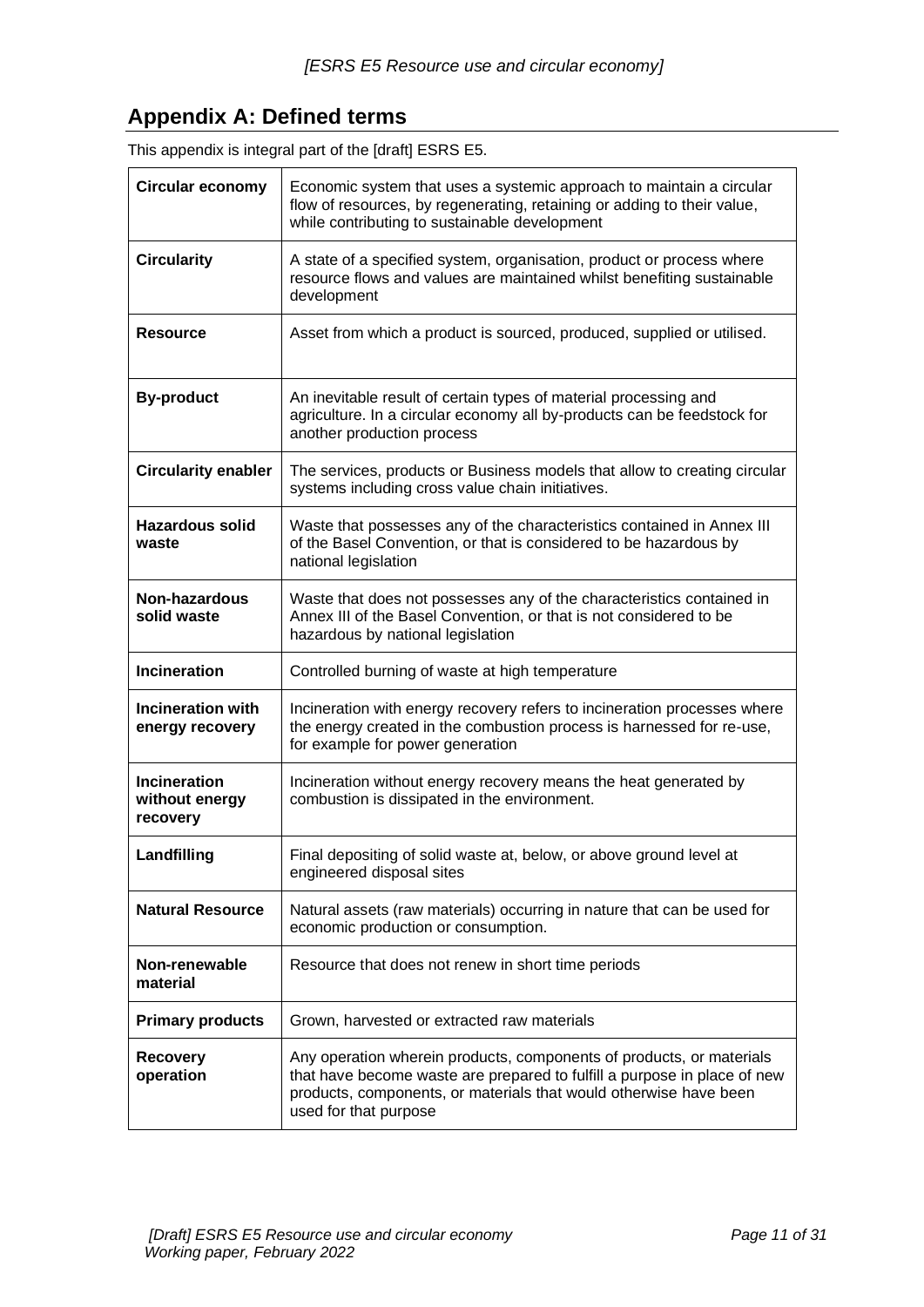| <b>Recyclable</b><br>materials      | Materials which may be collected, separated or processed and returned<br>to the economic mainstream in the form of secondary raw materials or<br>products                                                                                                                                                                                                                                                                                                                                                           |  |  |
|-------------------------------------|---------------------------------------------------------------------------------------------------------------------------------------------------------------------------------------------------------------------------------------------------------------------------------------------------------------------------------------------------------------------------------------------------------------------------------------------------------------------------------------------------------------------|--|--|
| <b>Recycling</b>                    | Reduce a product all the way back to its basic materials, reprocessing<br>and using them to make new products, components or materials.                                                                                                                                                                                                                                                                                                                                                                             |  |  |
| Regeneration                        | Approach to managing agroecosystems that provides food and material<br>in ways that create positive outcomes for nature                                                                                                                                                                                                                                                                                                                                                                                             |  |  |
| Renewable<br>materials              | Material that is derived from plentiful resources that are quickly<br>replenished by ecological cycles or agricultural processes, so that the<br>services provided by these and other linked resources are not<br>endangered and remain available for the next generation                                                                                                                                                                                                                                           |  |  |
| <b>Resource</b><br>depletion        | Consumption of a resource faster than it can be replenished                                                                                                                                                                                                                                                                                                                                                                                                                                                         |  |  |
| <b>Resources</b><br><b>Inflows</b>  | Resource that enters the organisation's infrastructure.                                                                                                                                                                                                                                                                                                                                                                                                                                                             |  |  |
| <b>Resources</b><br><b>Outflows</b> | Resource that leaves the organisation's infrastructure.                                                                                                                                                                                                                                                                                                                                                                                                                                                             |  |  |
| Reusable<br>materials               | Materials that are able of being reused after minimal processing                                                                                                                                                                                                                                                                                                                                                                                                                                                    |  |  |
| Reuse                               | The repeated use of a product or component for its original intended<br>purpose without significant modification, but potentially involving<br>cleaning or small adjustments so it is ready for the next use.                                                                                                                                                                                                                                                                                                       |  |  |
| Resource value<br>strategy          | To design, produce and distribute materials and products with the<br>objective to keep them in use at their highest value. Eco-design and<br>design for longevity, repair, reuse, repurposing, disassembly,<br>remanufacturing are examples of tools to prevent from a quick and<br>limited use of materials and products. Innovative business models could<br>also contribute to better use existing products and materials (sharing,<br>pay-per-use, ). Regenerative production methods could also be<br>applied. |  |  |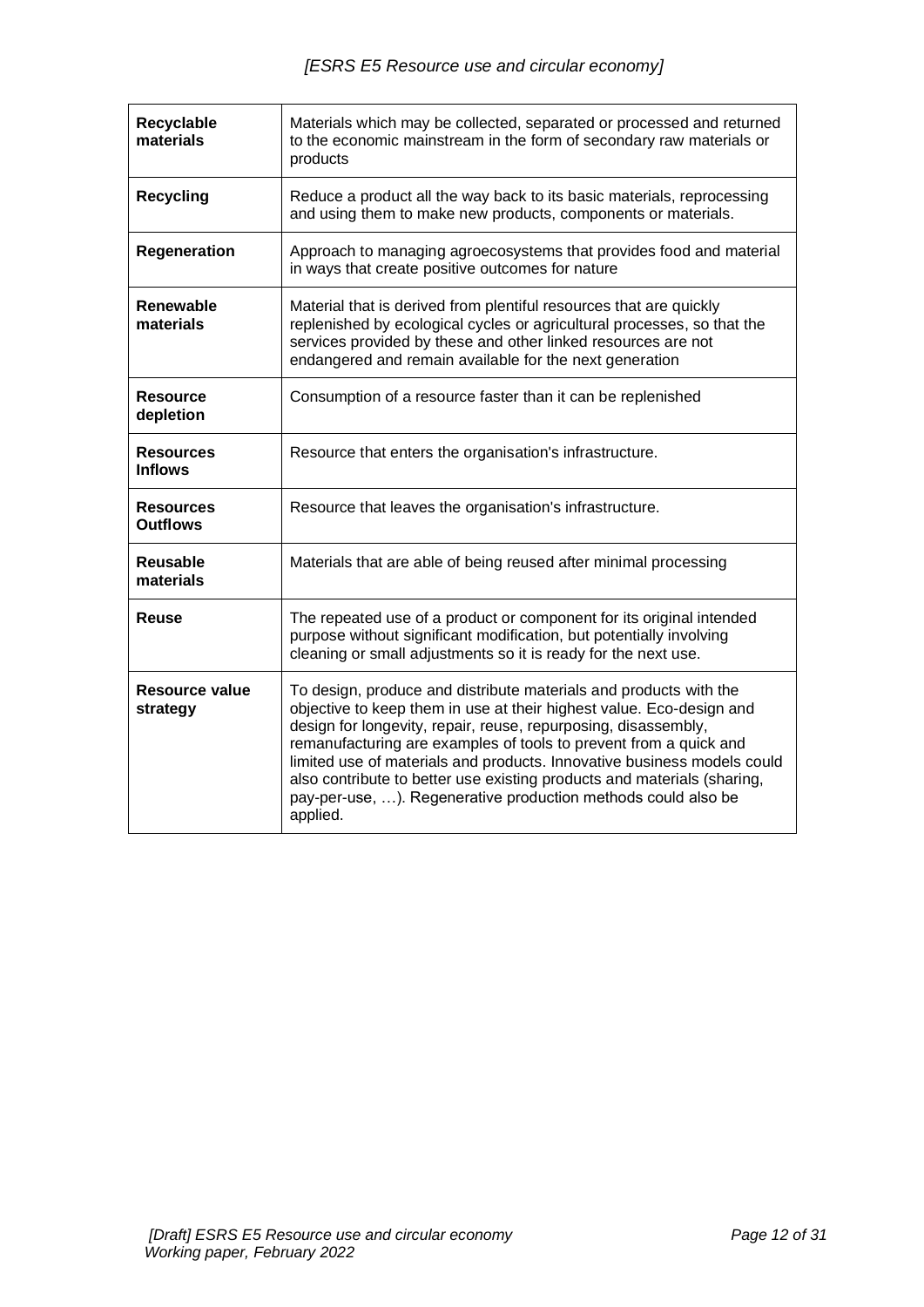# <span id="page-12-0"></span>**Appendix B: Application Guidance**

This appendix is an integral part of the proposed [draft] ESRS E5 Resource use and circular economy. It describes the application of the requirements set for in paragraphs [11–58] and has the same authority as the other parts of the [draft] ESRS Standard.

# <span id="page-12-1"></span>**Specific resource use and circular economy-related disclosures for the implementation of ESRS 2 Strategy and business model**

# <span id="page-12-2"></span>*[Disclosure Requirement 1] Resource use and circular economy integration in the business model*

- AG1. When disclosing information under paragraph [15], the undertaking shall consider the principles of circular economy:
	- (a) the elimination of wastes in the value chain;
	- (b) the circularity of products and materials keeping them at their highest value;
	- (c) the regeneration of nature.
- AG2. When disclosing information under paragraph [15], the undertaking shall consider the five key subtopics of resource use and circular economy:
	- (a) resources inflows, which represents the circularity of material resources inflows with a split between renewable and non-renewable resources including transparency on virgin versus non virgin materials and on sustainable or regenerative sources;
	- (b) resources outflows, which represents the circularity of material intended outflows including being recirculated in practice. Outflows in this category are intentional to provide an economic or other benefit;
	- (c) waste and emissions, which represents the circularity of extraneous resources outflows taking into account the waste hierarchy: prevention, re-use, recycling;
	- (d) resource value strategy, which represents the intensity of materials and products' use; creating innovative business models or applying regenerative production methods;
	- (e) circular enablers, which represents the services and products that allow to creating circular systems including cross value chain initiatives.
- AG3. With regards to impacts, the undertaking shall disclose how the current and future business model and strategy cause and drive pressure on resources that reduce stocks and flows of resources - and their benefits to society.
- AG4. The disclosure required by paragraphs AG28 and AG29 of ESRS 2 shall include a description of:
	- (a) the implementation of a strategy to retain the value of the resources and to shift from linear to circular business practices, within own operations and across value chain;
	- (b) the potential risks of negative externalities;
	- (c) how the undertaking will implement the requirements of the EU circular economy action plan.
- AG5. With regards to Risks and opportunities, the disclosure required by paragraphs AG33 and AG34 of ESRS 2 shall cover:
	- (a) a list and prioritisation of the natural resources used by the undertaking based on the evaluation of the remaining resources and the negative externalities resulting from the use of resources;
	- (b) a description of:
		- (i) the capability of the undertaking to safeguard future stocks and flows of resources and the related benefits to society;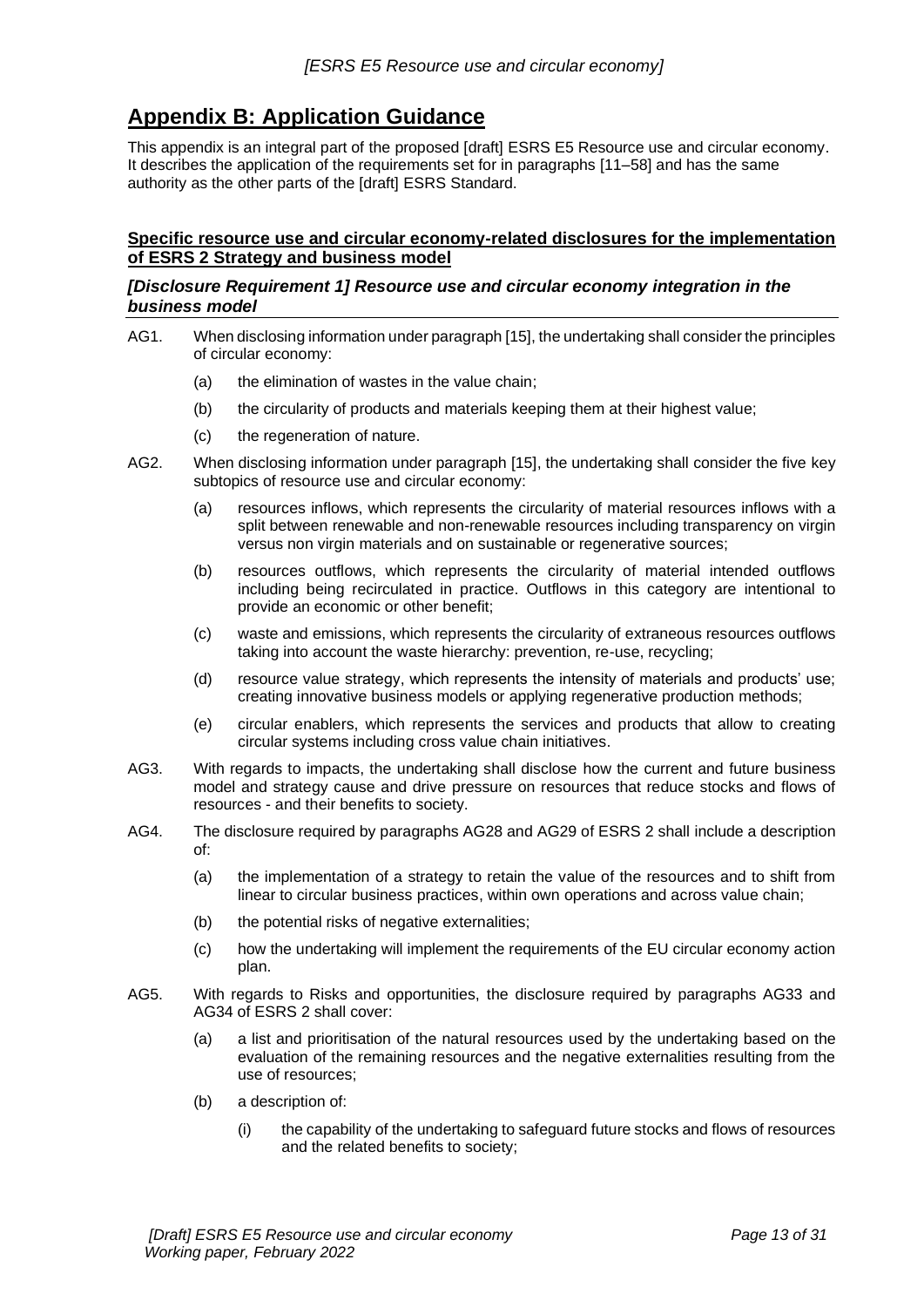- (ii) the way activities are decoupled from extraction and natural resources by implementing a value strategy of the resources use and intensifying circular material use; and
- (iii) the resulting short-, medium- and long-term strategic implications for its business model and strategy;
- (c) a description in the operations and along the value chain of the undertaking of:
	- (i) the extraction and use of non-renewable resources;
	- (ii) the depletion of stock and use of renewable resources; and
	- (iii) the stages of the value chain where resource use, risks and negative impacts are concentrated;
- (d) a description of how the risks and opportunities both related to the transition to a circular economy and to the risks of staying in a linear economy serve as an input to the management's strategy and decision making.

# <span id="page-13-0"></span>*[Disclosure Requirement 2] Processes to identify resource use and circular economyrelated impacts, risks and opportunities*

- AG6. The disclosure required by paragraph [18] shall include:
	- (a) a description of the due diligence processes used to identifying and assessing the adverse and positive impacts associated with the linear or circular nature of the activities along the value chain, i.e. on the undertaking operations, supply chain and products;
	- (b) a description of how processes for identifying, assessing and managing impacts, risks and opportunities related to the transition to a circular economy are integrated into the overall risk management, management system and strategy definition.
- AG7. When disclosing information, the undertaking shall consider:
	- (a) how business models could increase the resource value (e.g. product-as-a-service, payper-use, sharing, leasing);
	- (b) the conception of the products and materials (eco-design for longevity, repair, reuse…), including raw material inputs (for example recycling, by-products, virgin raw materials, renewable resources), use and end of use of products and materials.
- AG8. When describing the identification process on its operations, the undertaking shall cover the raw material consumption, potential substitution of natural resources by recycling materials, the waste management (hazardous and non-hazardous wastes) while considering the potential adverse or beneficial other environmental impacts (climate change, water, pollution, biodiversity).
- AG9. When describing the identification process on its supply chain, the undertaking shall cover raw material inputs, practices to secure renewable resources regeneration, waste management and other potential impacts downstream on the operations.

# <span id="page-13-1"></span>*[Disclosure Requirement 6] – Resource use and circular economy action plans*

- AG10. When disclosing information under paragraph [32], the undertaking shall disclose action plans:
	- (a) based on the circular economy principles: elimination of waste, product and materials circulation at their highest value, and nature regeneration;
	- (b) subdivided into sub-topics identifying the key stage of the actions among the five stages presented earlier: resources inflows, resources outflows, waste and emissions, resource value strategy and circular enablers.
- AG11. The actions taken shall cover operations, products, services and materials and supply chain.
- AG12. When describing action plans on operations, the undertaking shall consider: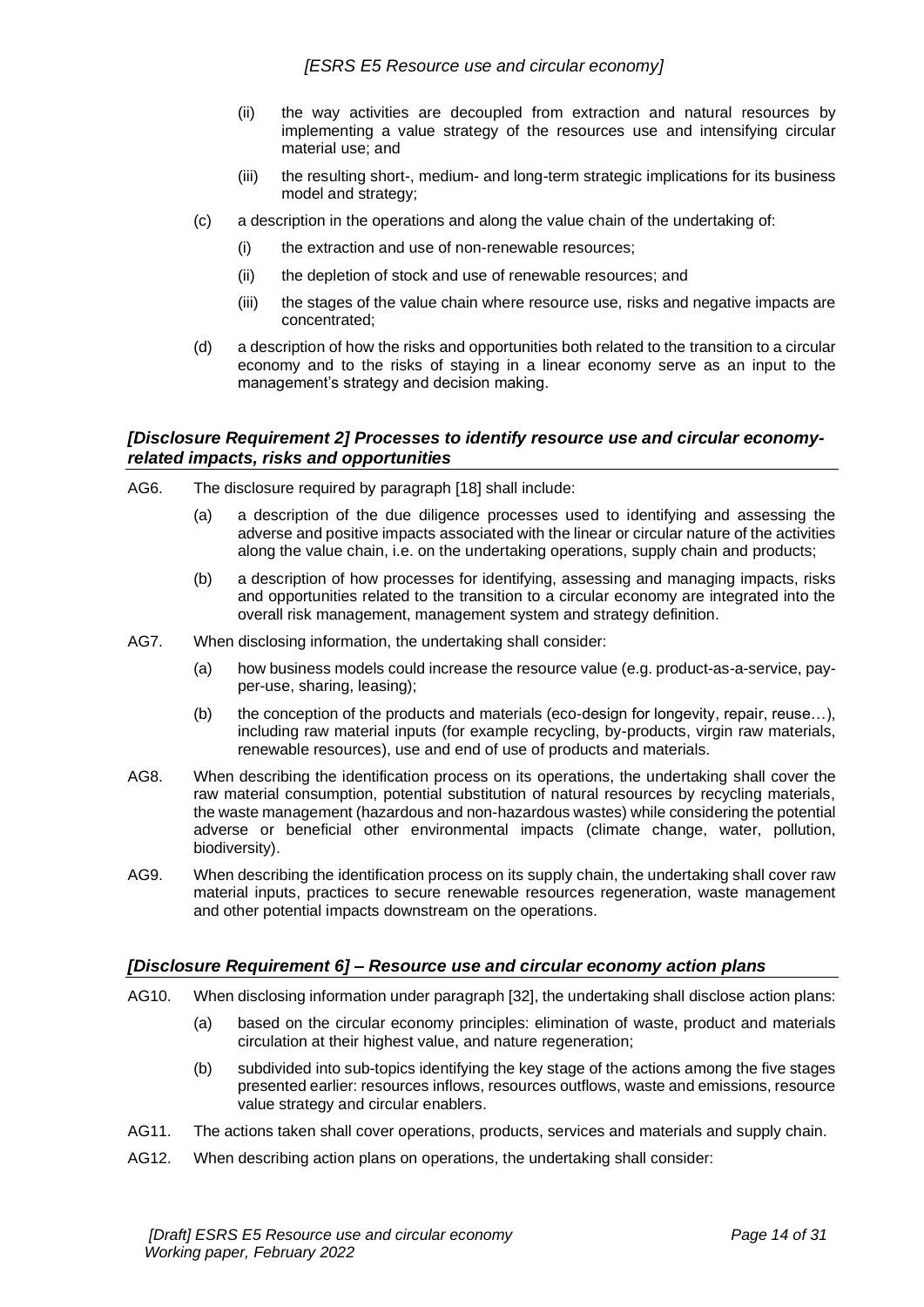- (a) the manufacturing and distribution adaptation,
- (b) the development of skills and training to improve internal competencies on resource use and circular economy; and
- (c) innovation and R&D on manufacturing processes and product development allowing the conception of products and materials integrating eco-design principles, circularity and resources value along the value chain.
- AG13. When describing action plans on its value chain, the undertaking shall consider developing collaborations with its local eco-system and suppliers or more generally stakeholders to increase the circularity of products and materials.

# <span id="page-14-0"></span>*[Disclosure Requirement 7] - Resource Inflows*

- AG14. The resource inflows indicators are inspired by GRI 301: Materials. Specifically, disclosure 301- 1 and disclosure 301-2 are referenced.
- AG15. The disclosure required under paragraph 38 (a) related to the tonnage and percentage of reused, recycled and renewable input materials used to manufacture the organisation primary products and services should include:
	- (a) the total weight of materials that are used to manufacture the undertaking's primary products and services during the reporting period, by:
		- (i) reused;
		- (ii) recycled;
		- (iii) renewable.
	- (b) the percentage of materials used to manufacture the undertaking's primary products and services, that are:
		- (i) reused;
		- (ii) recycled;
		- (iii) renewable.
- AG16. When compiling the percentage indicator, the undertaking shall use as denominator the overall total weight of materials used during the reporting period.
- AG17. The materials used should include:
	- (a) raw materials;
	- (b) associated process material;
	- (c) semi-manufactured goods or parts.
- AG18. The reported usage data are to reflect the material in its original state, and not to be presented with further data manipulation, such as reporting it as 'dry weight' (see Guidance for Disclosure 301-1 in GRI-301 Materials).
- AG19. In cases where reused, recycled, renewable categories overlap, the undertaking shall explain how double counting was avoided and choices that were made.
- AG20. The disclosure required under paragraph 38 (b) related to tonnage and percentage of reused, recycled and renewable input material used to package the undertaking's primary products and services should include the following information:
	- (a) the total weight of materials that are used to package the undertaking's primary products and services during the reporting period, by
		- (i) reused;
		- (ii) recycled;
		- (iii) renewable;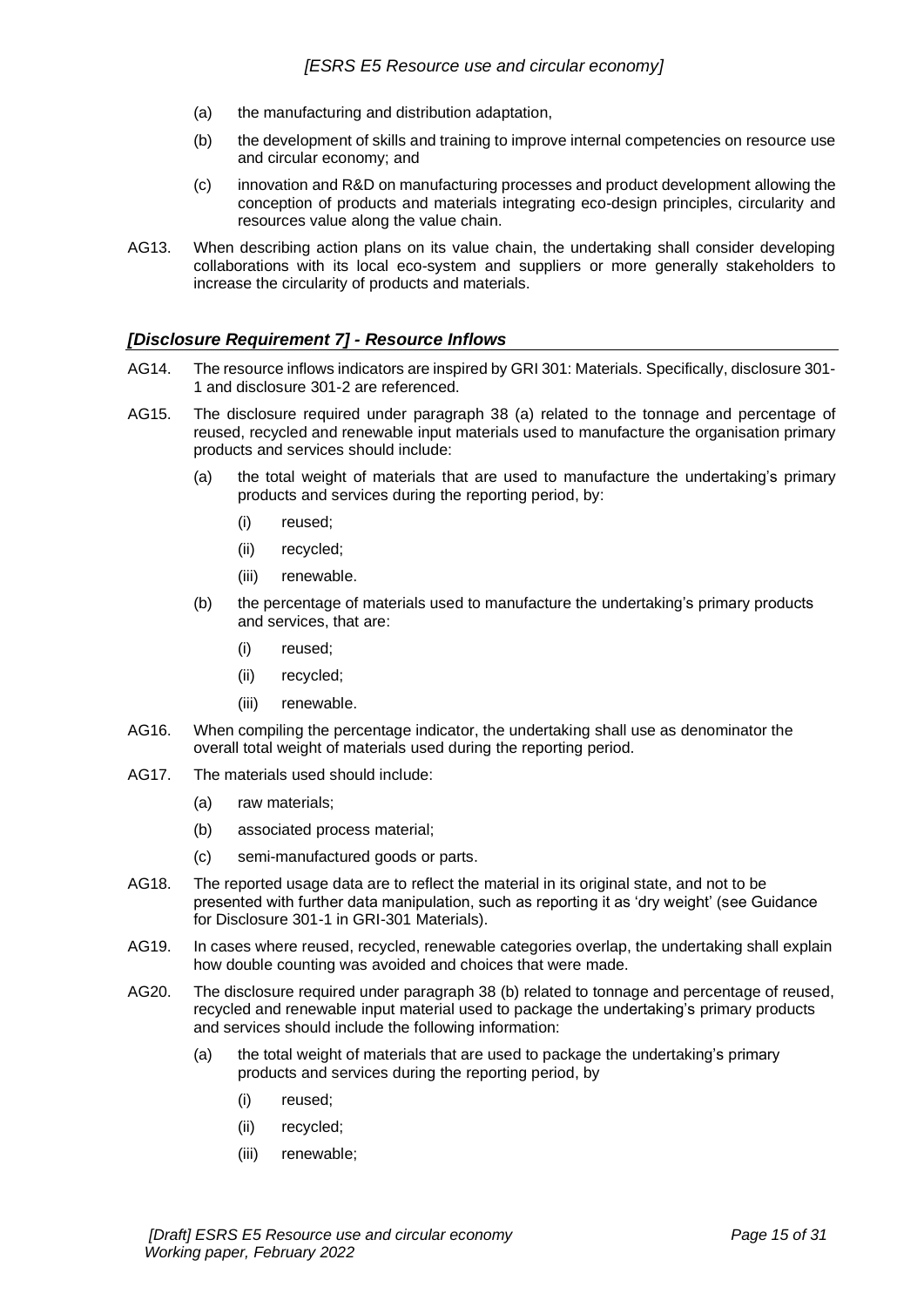- (b) the percentage of materials used to package the undertaking's primary products and services that are:
	- (i) reused;
	- (ii) recycled;
	- (iii) renewable.
- AG21. When compiling the percentage indicator, the undertaking shall use as denominator the overall total weight of materials used for packaging during the reporting period.
- AG22. As additional information the undertaking shall report whether these data are sourced from direct measurement or estimated; if estimation is required, the methods used shall be reported.

# <span id="page-15-0"></span>*[Disclosure Requirement 8] - Resource outflows*

- AG23. The resource outflows indicators are inspired by GRI 301: Materials. Specifically, disclosure 301-1 and disclosure 301-2 are referenced.
- AG24. The disclosure required under paragraph 39 related to the tonnage and percentage of reusable, recyclable and renewable material derived from products or services outflow shall include:
	- (a) the total weight of materials that come out of the undertaking's products and services production process, including packaging, during the reporting period, by:
		- (i) reusable;
		- (ii) recyclable;
		- (iii) renewable;
	- (b) the percentage of materials that come out of the undertaking's products and services production process, including packaging, during the reporting period:
		- (i) reusable ;
		- (ii) recyclable ;
		- (iii) renewable.
- AG25. Solid waste production coming out of the undertaking's products and services production process, even if diverted from disposal, have to be disclosed under Disclosure Requirement 8, 'Waste and emissions'.
- AG26. Sector-specific guidelines in terms of quality of resource outflow, such as thresholds for potential concentration of contaminants, may divert some undertaking's materials derived from products and services outflow in 'Waste and emissions' subtopic.
- AG27. When compiling the percentage indicator, the undertaking shall use as denominator the overall total weight of materials used during the reporting period.
- AG28. The reported usage data are to reflect the material in its original state, and not to be presented with further data manipulation, such as reporting it as 'dry weight' (see Guidance for Disclosure 301-1 in GRI-301 Materials).
- AG29. The reusable, recyclable, renewable categories might overlap.
- AG30. As additional information the undertaking shall report whether these data are sourced from direct measurement or estimated; if estimation is required, the methods used shall be reported.

# <span id="page-15-1"></span>*[Disclosure Requirement 9] - Waste and emissions*

AG31. The weight of hazardous and non-hazardous waste generated shall be expressed in tonnes.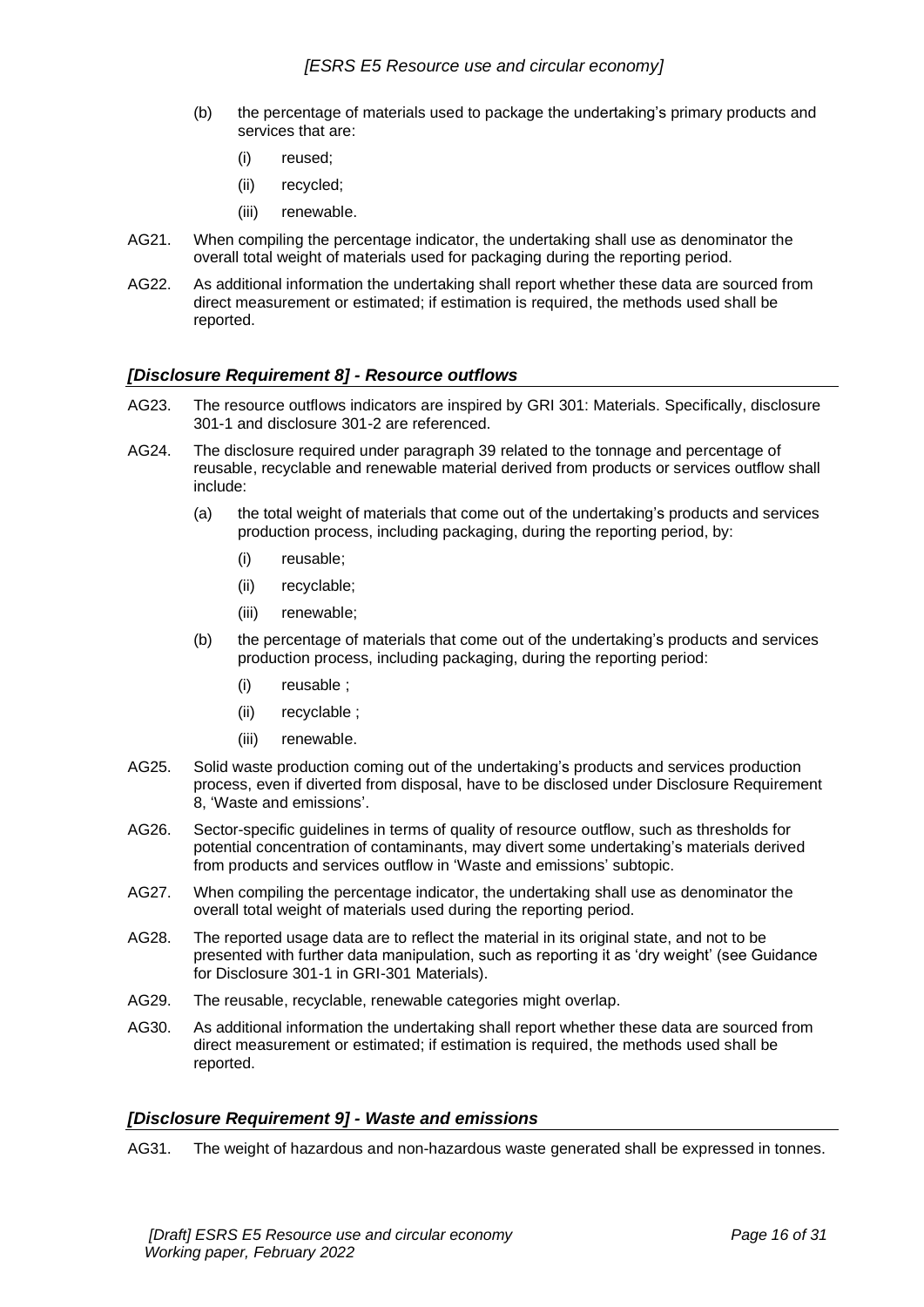- AG32. The application guidance for Waste and Emissions indicators is the one of GRI 306 Waste 2020 GRI standards.
- AG33. The undertaking shall disclose the metrics as defined by GRI 306 Waste disclosure 306-5, When reporting composition of the waste, the organization can describe:
	- (a) the type of waste, such as hazardous waste or non-hazardous waste;
	- (b) the waste streams, relevant to its sector or activities (e.g., tailings for an undertaking in the mining sector, electronic waste for an undertaking in the consumer electronics sector, or food waste for an undertaking in the agriculture or in the hospitality sector);
	- (c) the materials that are present in the waste (e.g., biomass, metals, non-metallic minerals, plastics, textiles).
- AG34. Besides incineration and landfilling, the undertaking may specify the other types of disposal operations it uses under Disclosures 306-5-b-iv and 306-5-c-iv, such as dumping, open burning, or deep well injection.
- AG35. Where relevant, the undertaking shall:
	- (a) explain the reasons for the difference between the weights of waste directed to disposal on, own operations and in the value chain (e.g., local regulations that prohibit landfilling of specific types of waste);
	- (b) describe sector practices, sector standards, or external regulations that mandate a specific disposal operation;
	- (c) specify whether the data has been modeled or sourced from direct measurements, such as waste transfer notes from contracted waste collectors, external assurance, or audits of waste-related data.

### <span id="page-16-0"></span>*[Disclosure Requirement 10] Resource value strategy*

- AG36. The undertaking shall illustrate and describe the business model to strengthen value retention, while considering the sector-specific standards and how circular economy is addressed in those standards.
- AG37. Net revenue shall be consistent with financial statements.
- AG38. The share of revenue leveraging the transition to a circular economy shall refer to product life cycle management.
- AG39. The examples given are non-comprehensive. Any enumeration would remain incomplete at the current stage of circularity. Thus, the undertaking shall provide illustrations in order to make the link between (i) products and services net turnover and (ii) value retention transparent.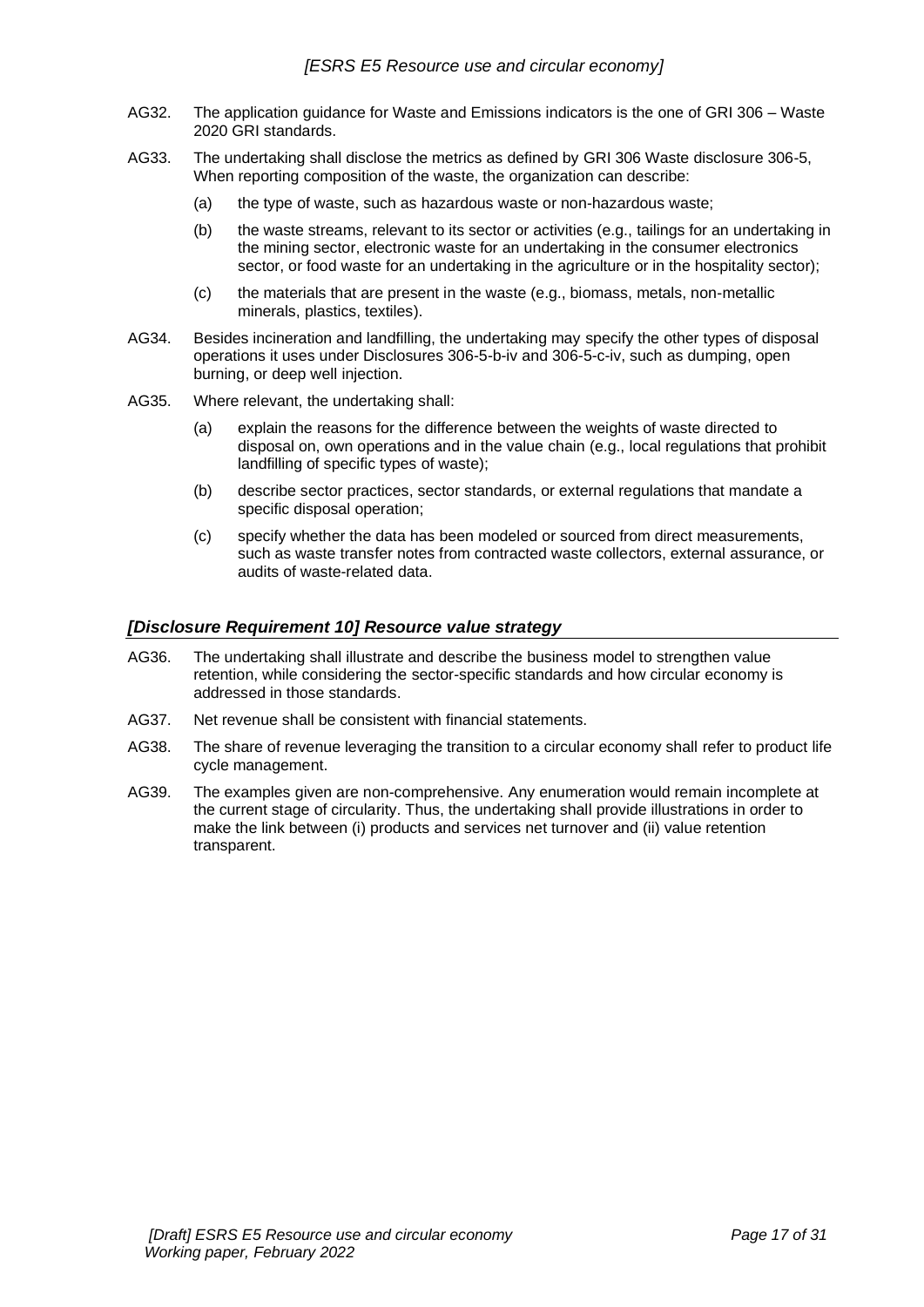# <span id="page-17-0"></span>**Appendix C: Digitisation guidance**

This appendix is an integral part of ESRS **E5 Resource Use and Circular Economy.** It describes the instructions for the digital tagging.

To be further developed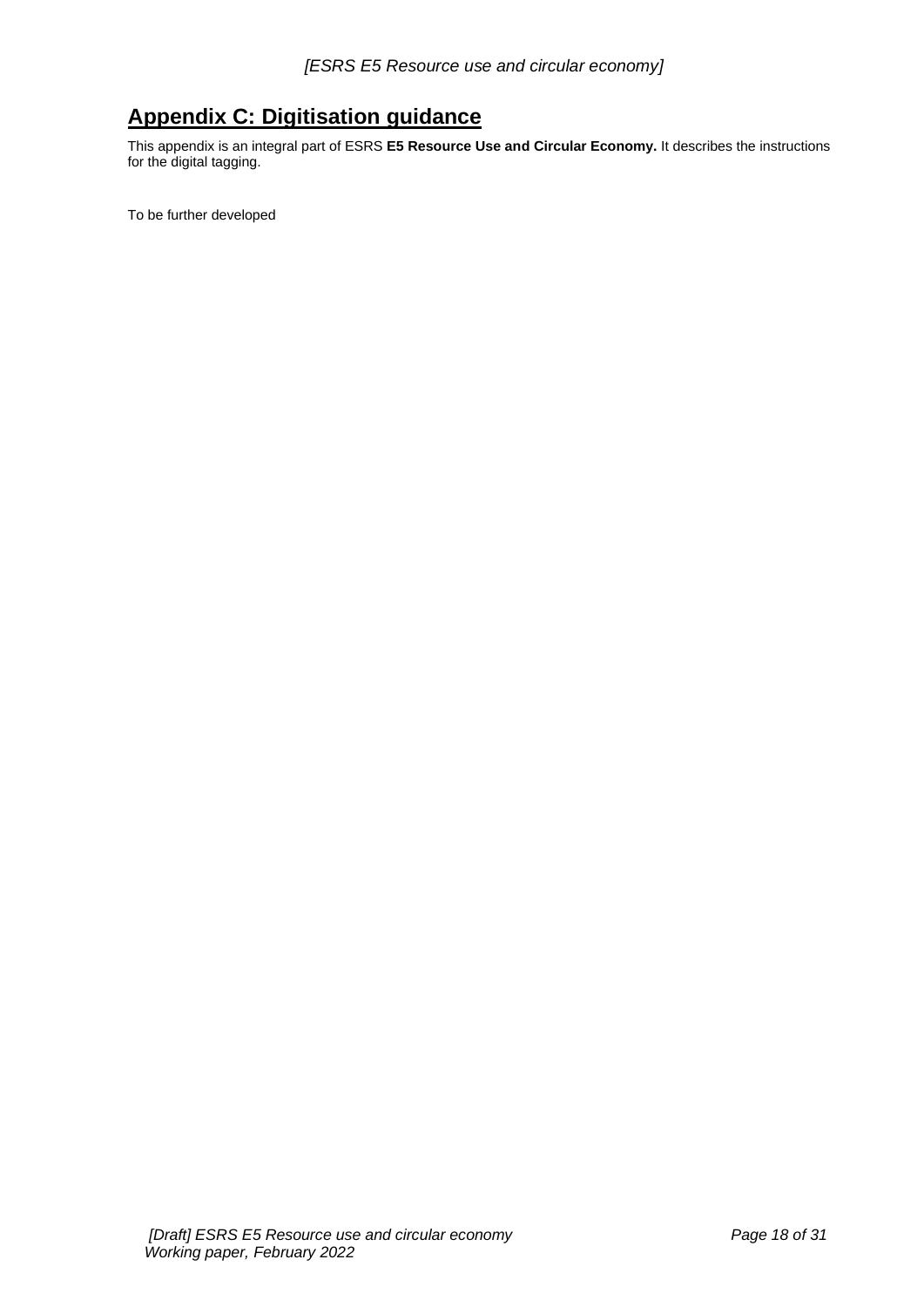# <span id="page-18-0"></span>**Basis for conclusions**

This Basis for Conclusions accompanies but is not part of ESRS1 Resource Use and Circular Economy. This draft accompanies the working paper. It gathers the considerations relating to the disclosure proposals summarised in the working paper and elaborates on them. At the final version it summarises the considerations of the EFRAG Sustainability Board in developing the proposed contents of the Standard. Individual Board members gave greater weight to some factors than to others.

# **Objective**

- BC1. Based on the relevant provisions from the Corporate Sustainability Reporting Directive (CSRD) proposal, existing and upcoming EU Taxonomy<sup>4</sup>, the new EU Circular Economy Action Plan<sup>5</sup>, and approach of the EFRAG PTF-ESRS, the objective of the environmental standard on Resource Use and Circular Economy should be to ensure that stakeholders of the undertaking obtain the necessary information that enables them to understand:
	- (a) the positive and negative impacts of the undertaking on resource use taking into account the depletion of non-renewable resources and the regeneration of renewable resources and its past, current and future measures to decouple its growth from extraction of natural resources;
	- (b) the nature, type and extent of risks and opportunities arising from the resources use and the transition to a circular economy including potential negative externalities;
	- (c) the effects of circular-economy-related risks and opportunities on the entity's development, position and performance and on the ability to create enterprise value over the short-, medium- and long-term; and
	- (d) the plans and capacity of the undertaking to adapt its business model and operations in line with the transition to a circular economy and the efficient use of natural resources including its regeneration.
- BC2. The ESRS seeks an appropriate compatibility with other international initiatives, including:
	- (a) the Global Reporting Initiative (GRI);
	- (b) the Value Reporting Foundation (based on the standards of the Sustainability Accounting Standards Board [SASB]);
	- (c) ISO TC323 /WG3 ongoing standards.

# **Scope:** *(subject to alignment with ESRS 1)*

BC3. The "Resource Use and Circular Economy standard prototype" working paper and this document cover disclosure proposals related to these issues defined in EU existing legislation and policies. ESRS Resource Use and Circular Economy shall be used for the reporting entities as stated in the following sections.

# *Financial consolidation considerations*

BC4. The ESRS1 reporting entities boundaries should extend at minimum to the financial consolidation reporting principles of that entity.

<sup>•</sup> <sup>4</sup> The denomination « Resource Use and Circular Economy » is taken from the draft CSRD; EU Taxonomy calls the objective « Transition to a Circular Economy »

<sup>5</sup> [https://ec.europa.eu/environment/strategy/circular-economy-action-plan\\_fr](https://ec.europa.eu/environment/strategy/circular-economy-action-plan_fr)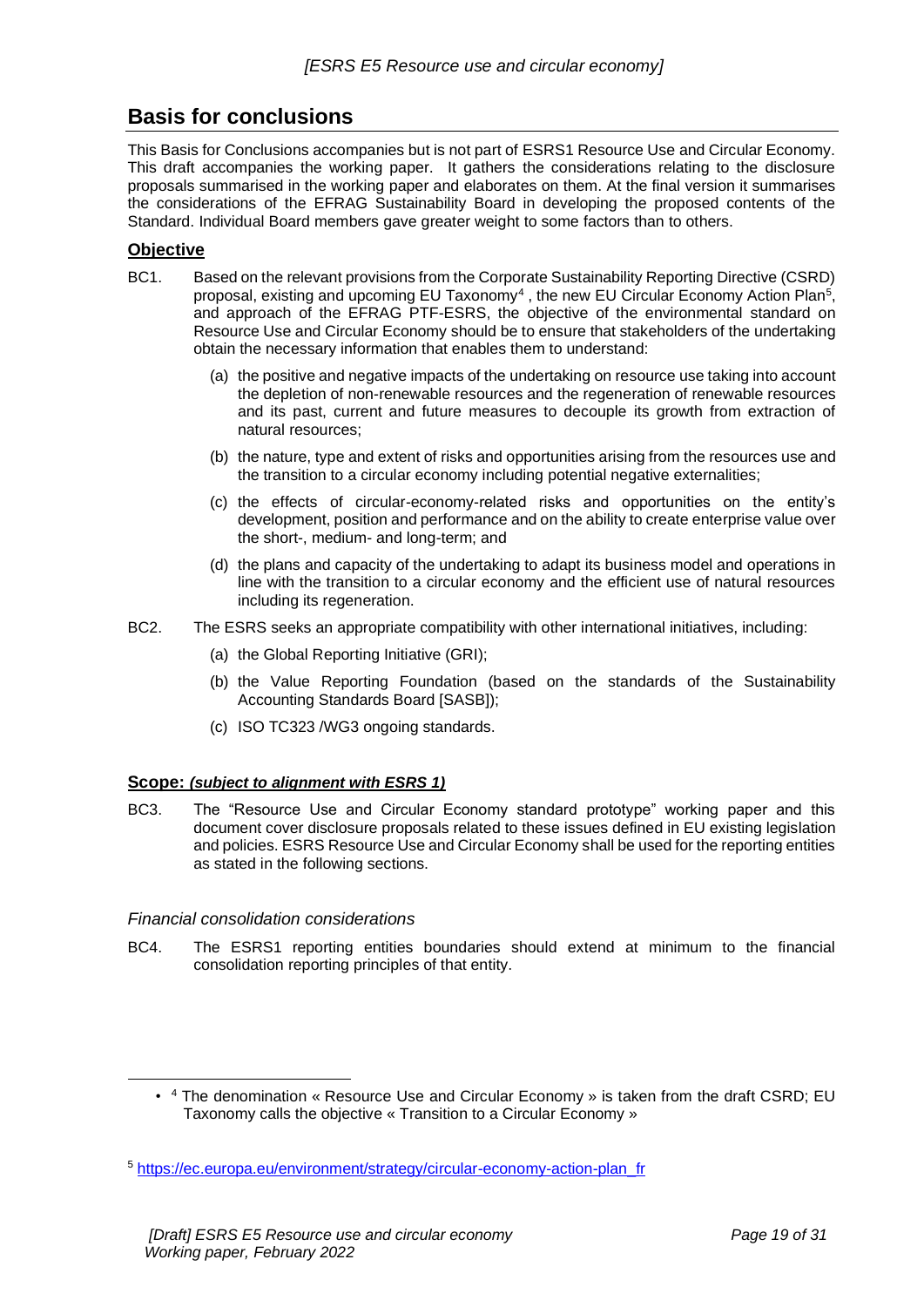### *Value chain considerations*

- BC5. Based on the ESRG1 Guidelines on Double Materiality, Materiality of a sustainability topic should be assessed over the whole value chain and over all time horizons. This may thus extend the required disclosures beyond the scope of the company's consolidated financial reporting.
- BC6. When carrying out circularity measurement and assessment of systems that can be complex it is necessary to generate, search and manage appropriate data and apply those data across the entire life cycle(s) of the product(s) raw material acquisition, production, distribution, use and end-of-life treatment.
- BC7. In performing circularity measurements and assessments a systemic approach and a life cycle perspective should thus be applied.

# **Context**

### *EU legislation and policy alignment*

- BC8. To ensure consistency with the political targets of the European Union, and to fit to other frameworks, this standard has been very closely aligned with:
	- (a) the new EU Circular Economy Action Plan: as a key deliverable of the EU Green Deal, published on 11/03/2020;
	- (b) the proposal made by the Technical Working Group of the Platform on Sustainable Finance (PSF) published on August 3, 2021;
	- (c) the Sustainable Finance Disclosure Regulation (SFDR) draft Regulatory Technical Standards (RTS), published on 22/10/ 2021.
- BC9. As stated in the Commission's 2020 new Circular Economy Action Plan, the EU needs to accelerate the transition towards a regenerative growth model, advance towards keeping its resource consumption within planetary boundaries, and therefore strive to reduce its consumption footprint and double its circular material use rate in the coming decade. The action plan also highlights how scaling up the circular economy will make a decisive contribution to achieving climate neutrality by 2050 and decoupling economic growth from resource use, while ensuring the long-term competitiveness of the EU and leaving no one behind. More broadly, transitioning to a circular economy not only addresses the negative impacts of the linear economy, but more importantly it represents a systemic shift that builds long-term resilience, generates business and economic opportunities, and provides environmental and societal benefits.
- BC10. As today there is no quantitative overarching EU ambition level for the circular economy, the ambition builds on a range of published strategies and targets. For example, the Commission committed to develop indicators on resource use, including consumption and material footprints. In February 2020, the EU Parliament called for binding targets for 2030 to significantly reduce the EU material and consumption footprints and bring them within planetary boundaries by 2050. Finally, the Council encouraged the Commission to explore how these indicators could set a benchmark for an indicative EU circular economy goal.<sup>6</sup> Thus, this standard includes cross-references in particular to the:
	- (a) EU Taxonomy headline ambition for the transition to a circular economy;
	- (b) EU Sustainable Finance Disclosure Regulation (SFDR);
	- (c) EU Green Deal– "Goal on mobilizing industry for a clean and circular economy";
	- (d) EU new Industrial Strategy;
	- (e) EU new Circular Economy Action Plan.

<sup>&</sup>lt;sup>6</sup> (Source: Platform on Sustainable Finance: Technical Working Group - Taxonomy pack for feedback, August 2021, p26-27).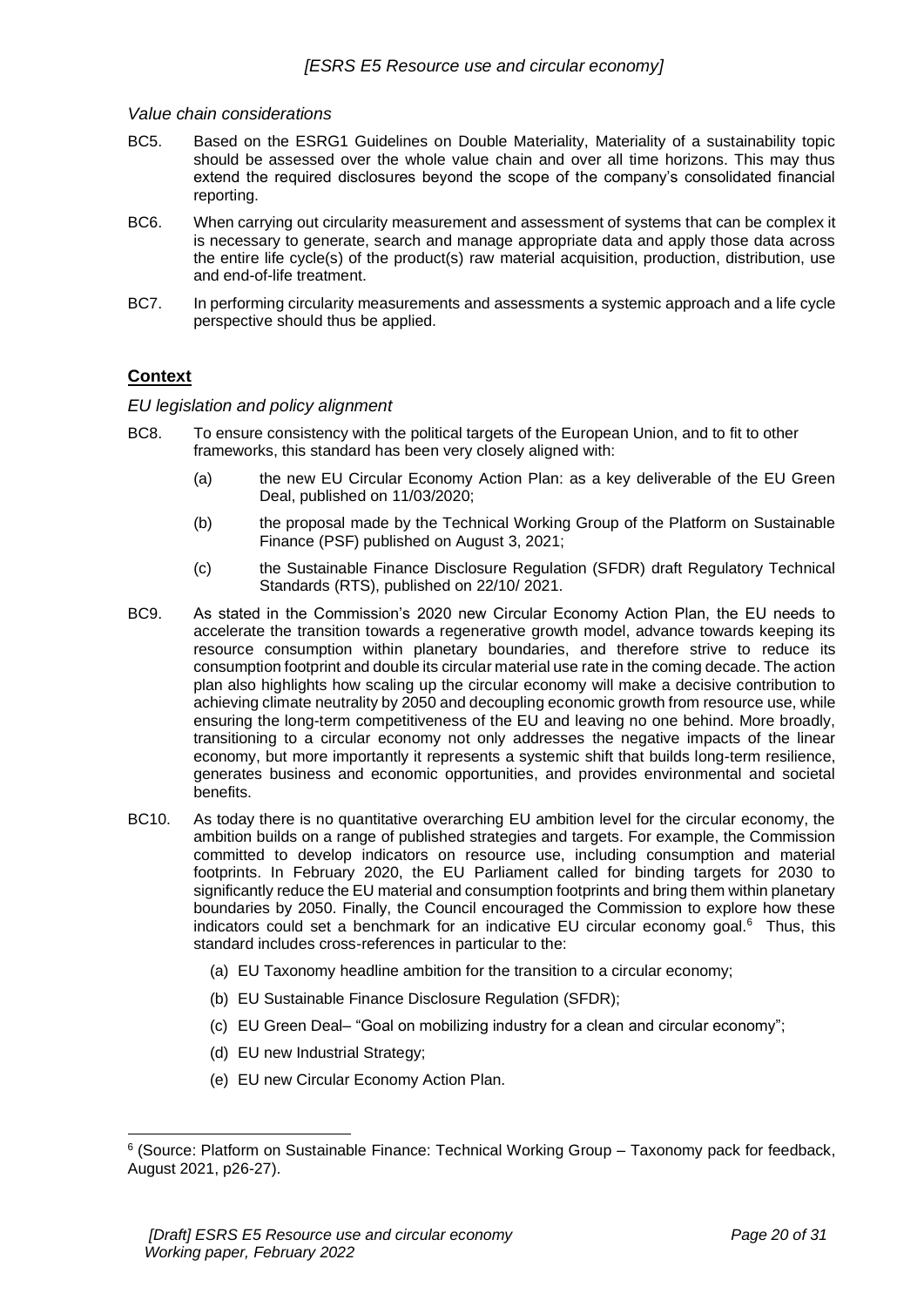- BC11. This standard strives to provide transparency on a undertaking's contribution to international goals especially the UN's SDG Goal 12 Responsible Consumption and Production: Ensure sustainable consumption and production encompasses the following targets:
	- (a) Target 12.2 By 2030, achieve the sustainable management and efficient use of natural resources;
	- (b) Target 12.5 By 2030, substantially reduce waste generation through prevention, reduction, recycling and reuse.
- BC12. This standard builds on and specifies the cross-cutting standards:
	- (a) ESRS Business Strategy;
	- (b) ESRS Risks, Opportunities and Impacts;
	- (c) ESRS Sustainability Governance and Organisation.
- BC13. Global use of resources (renewable and non-renewable) continues to grow and is expected to double in the next forty years. The resulting negative externalities (such as climate change, biodiversity loss, and waste and pollution) and the pressure on resources is no longer bearable (sustainable).
- BC14. To safeguard future stocks and flows of resources and their benefits to society and to address the (risks of) negative externalities, we need to secure both:
	- (a) reduce the extraction of non-renewable resources with the priority based on the existing residual stock, and decouple economic activity from extractive practices (e.g. through circular business models increasing asset utilisation or lifespan);
	- (b) implement practices that secure the regeneration of renewable resources (e.g. soil regeneration rather than depletion) and keep resources in the economy at their highest value (e.g. cascading food to feed to material feedstock).
- BC15. Decoupling economic activity from extraction of natural resources can take place through the implementation of a value strategy to prevent the natural resources extraction and the intensification of circular material use.
- BC16. A resource value strategy means to design, produce and distribute materials and products with the objective to keep them in use at their highest value. Ecodesign and design for longevity, repair, reuse, repurposing, disassembly, remanufacturing are examples of tools to prevent from a quick and limited use of materials and products. Innovative business models could also contribute to better use existing products and materials (sharing, pay-per-use, …). Regenerative production methods could also be applied.
- BC17. The intensification of circular material use is also a way to decouple natural resources use and economic activity. Beyond the existence of circular streams, they have to be organised from the collection of used products and materials to ensure the reuse, repair, remanufacturing and recycling. In addition, the production processes could be to be designed to reduce waste and increase the use of recycled materials (closed loop recycling, by-product use…). Depending on the sector of the undertaking, cascading food and upcycling ingredients could be opportunities to retain the value of the resource.

# **Subtopics**

- BC18. The ESRS Resource Use and Circular Economy working paper covers disclosure proposals for performance measures related to subtopics:
	- (a) resource inflows;
	- (b) resource outflows;
	- (c) waste and emissions;
	- (d) resource value strategy;
	- (e) circular enablers.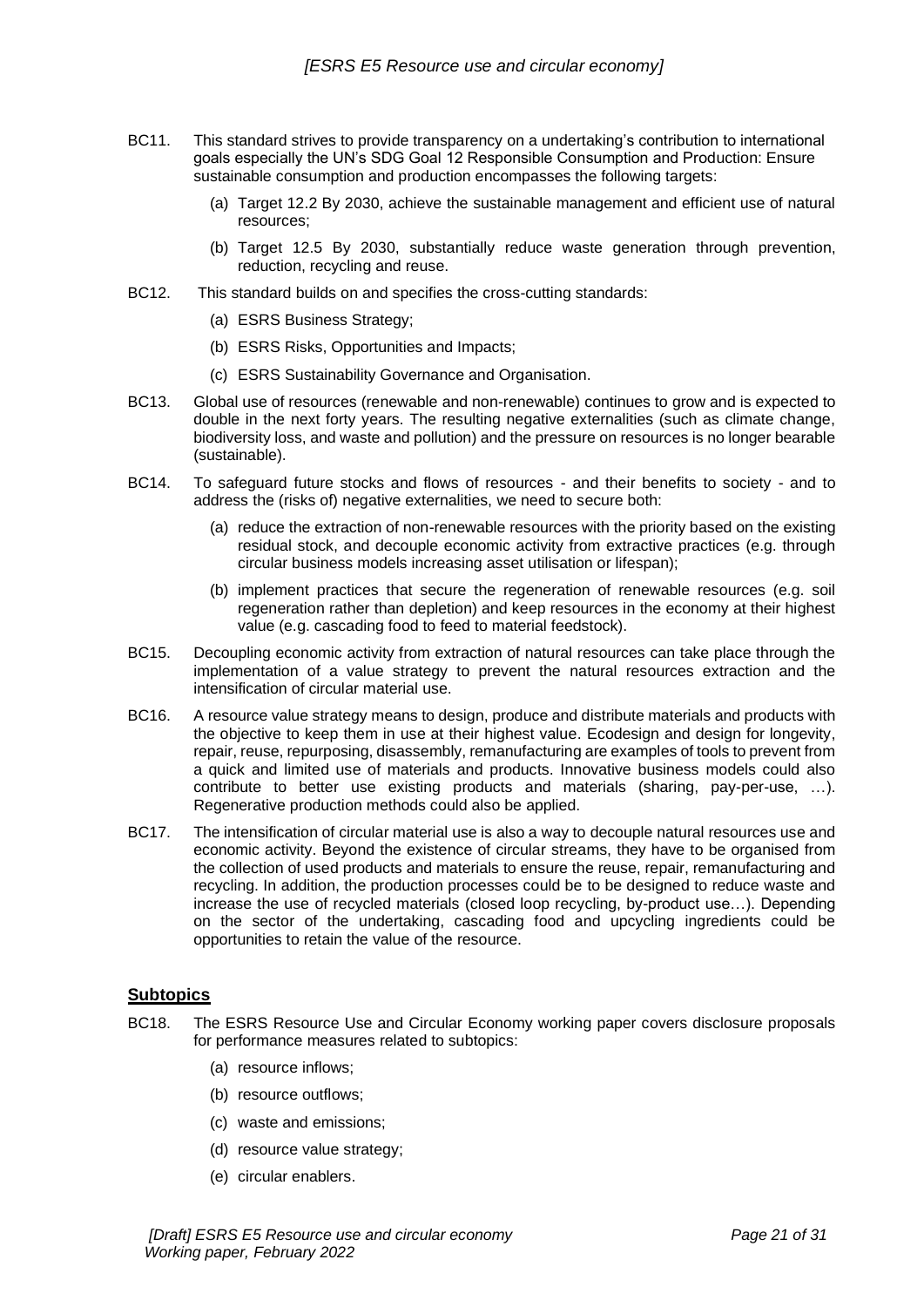- BC19. The structure based on subtopics was chosen to facilitate the illustration of the strategy and the action plan developed by the undertaking to intensify circular material use and implement a value strategy to avoid natural resource extraction described in BC15, BC16 and BC17. The structure will also facilitate the comparability of the disclosures for the users.
- BC20. Resource inflows, Resource outflows, Waste and emission subtopics are commonly used by most active circularity indicator systems, such as GRI or Circulytics framework from Ellen Mc Arthur Foundation. They also have been inspired from ISO TC323/WG3 draft standard "Circular Economy — Measuring and assessing circularity. The flows measurements will be divided in renewable and non-renewable resources in line with the Objectives highlighted in BC 1.
- BC21. Resource inflows subtopic represents the circularity of material resources inflows with a split between renewable and non-renewable resources including transparency on virgin versus non virgin materials and on sustainable or regenerative sources.
- BC22. Resource outflows subtopic represents the circularity of material intended outflows including being recirculated in practices. Outflows in this category are intentional to provide an economic or other benefit.
- BC23. Waste and emissions subtopic represents the circularity of extraneous resources outflows taking into account the waste hierarchy: prevention, re-use, recycling.
- BC24. Value Strategy and Circular enablers subtopics aim to describe the action of the entity for keeping materials and products in use at their highest value, creating innovative business models contributing to better design and utilisation of existing products and materials, or applying regenerative production methods. They also stress the issue that circular economy performance results from the mobilization of an ecosystem centred around the undertaking.
- BC25. Value strategy subtopic represents the intensity of materials and products' use; creating innovative business models or applying regenerative production methods.
- BC26. Circular enablers subtopic represents the services and products that allow to creating circular systems including cross value chain initiatives.
- BC27. The definition of these subtopics was challenged and updated following discussion with PSF members or external experts, such as Ellen Mc Arthur Foundation or ISO TC323/WG3 Chair.

# **Interaction of the environmental objectives**

BC28. As for the technical steering criteria of the EU Taxonomy "The headline ambition levels reflect these positions, (…) the circular economy ambition level focused on a system change to enable the achievement of other objectives (including climate).(EU Tax pack, p21)



Figure 3: Overlapping among the different environmental objectives of the Taxonomy

(EU Tax pack, p22)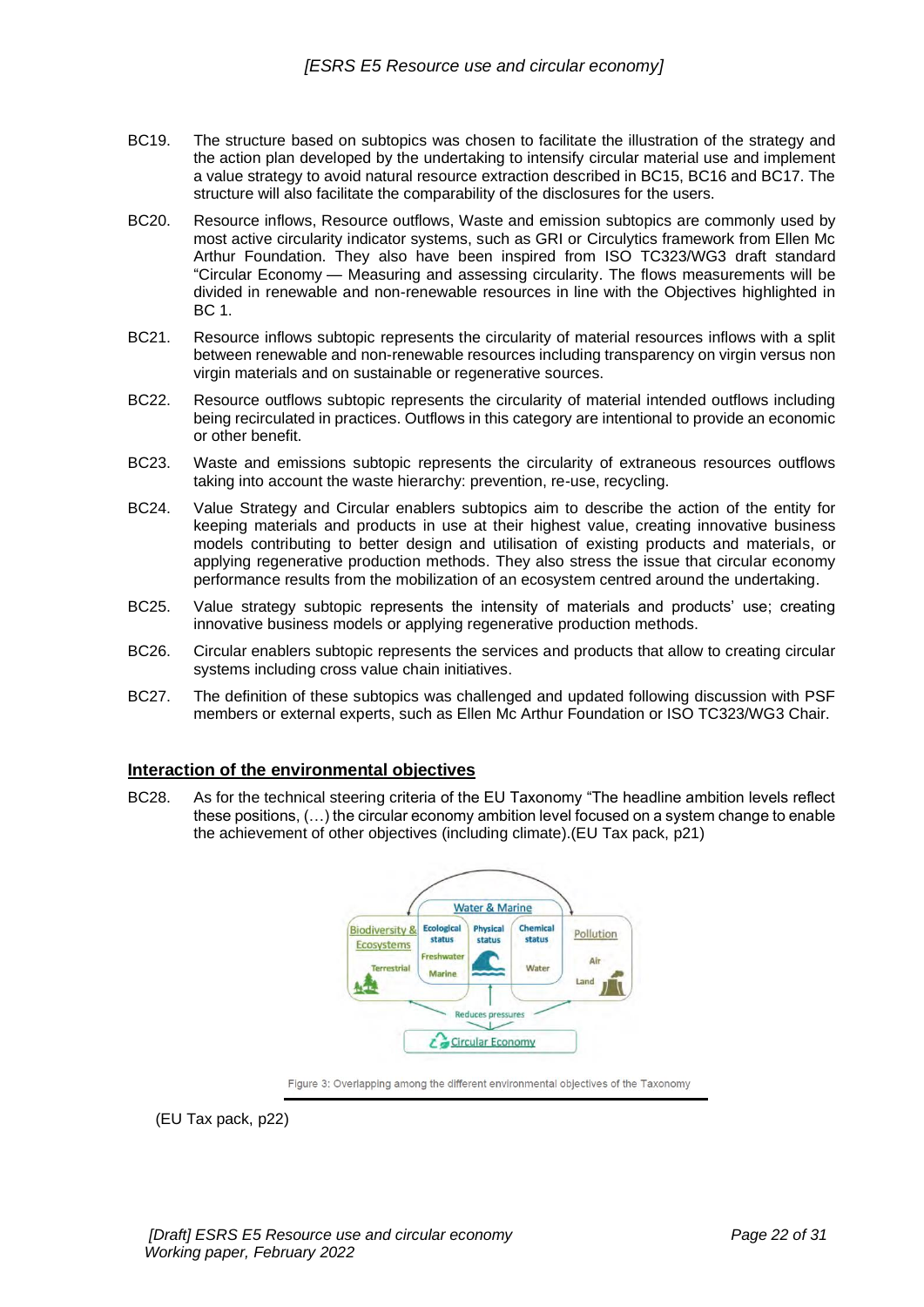# **Choice of specific Disclosure Requirements**

BC29. Draft standard prototype aims to meet the requirements of a sector agnostic approach. However, as the existing frameworks on Circular Economy are more often sector specific than sector agnostic, sector specific frameworks have also been analysed. Exchanges with PSF representatives have allowed to align the draft standard with PSF views. In addition, informal dialogue with external organisations (GRI, ISO, …) are still ongoing in order to continue to merge the approaches on a common basis.

| Circularity<br>Indicator<br>Category<br>/ Potential<br><b>Subtopics</b> | Description                                                                                                                                                                                                                                                                                       | Potential<br>overlaps with<br>other topics /<br>subtopics | EU Taxonomy alignment                                                                                                                                                                                                                                                                                                                                                                                                                                                                                                                                                                                                                                                                                                              | Types of substantial<br>contribution                                  |
|-------------------------------------------------------------------------|---------------------------------------------------------------------------------------------------------------------------------------------------------------------------------------------------------------------------------------------------------------------------------------------------|-----------------------------------------------------------|------------------------------------------------------------------------------------------------------------------------------------------------------------------------------------------------------------------------------------------------------------------------------------------------------------------------------------------------------------------------------------------------------------------------------------------------------------------------------------------------------------------------------------------------------------------------------------------------------------------------------------------------------------------------------------------------------------------------------------|-----------------------------------------------------------------------|
| Resource<br>inflows                                                     | Indicators that<br>represent the<br>circularity of<br>material resource<br>inflows (excluding<br>resources that<br>are covered in<br>other categories<br>i.e energy and<br>water)                                                                                                                 | Water                                                     | (a) uses natural<br>resources including<br>sustainably sourced bio-<br>based and other raw<br>materials in production<br>more efficiently : reducing<br>the use of primary raw<br>materials or increasing<br>the use of by-products<br>and secondary raw<br>materials<br>resource and [energy]<br>efficiency<br>(d) reduce the content of<br>hazardous substances<br>and substitutes of verv<br>high concern in material<br>and products throughout<br>the life cycle in line with<br>the EU objectives<br>including replacing such<br>substances with safer<br>alternatives and ensuring<br>traceability<br>(f) increase the use of<br>secondary raw materials<br>and the quality including<br>high-quality recycling of<br>waste | 1. Circular design and<br>production<br>3. Circular value<br>recovery |
| Resource<br>outflows                                                    | Indicators that<br>represent the<br>circularity of<br>material intended<br>outflows<br>(excluding<br>resources that<br>are covered in<br>other categories<br>i.e energy and<br>water).<br>Note: outflows in<br>this category are<br>intentional to<br>provide an<br>economic or<br>other benefit. | Water                                                     | (b)increases the<br>durability, reparability,<br>upgradability or<br>reusability of products in<br>particular designing and<br>manufacturing activities<br>(c)increases the<br>recyclability of products<br>including the recyclability<br>of individual materials<br>contained in those<br>products inter allia by<br>substitution or reduced<br>use of products or<br>materials that are not<br>recyclable                                                                                                                                                                                                                                                                                                                       | 1. Circular Design<br>2. Circular use                                 |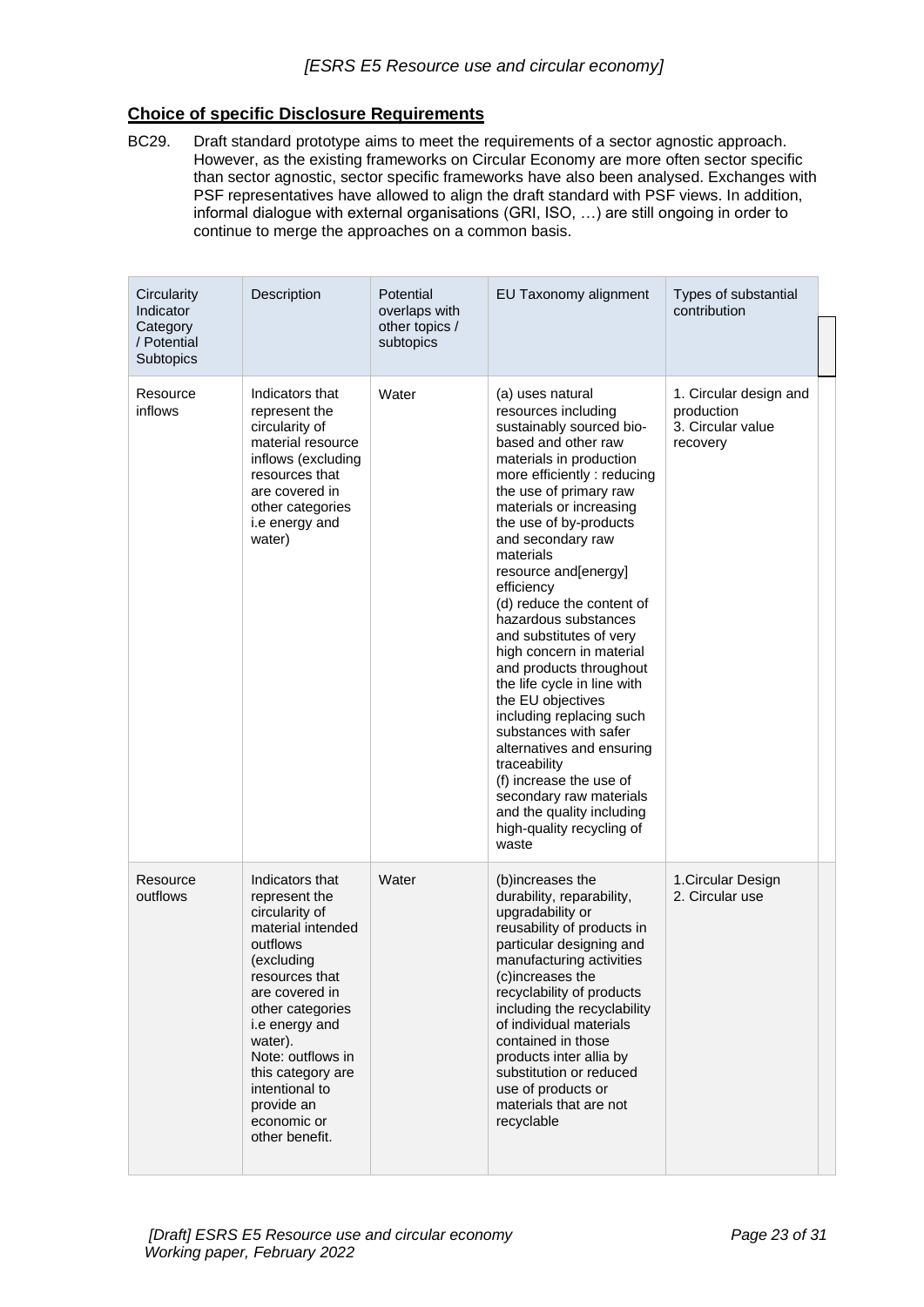| [ESRS E5 Resource use and circular economy] |                                                                                                                                                                                                                        |           |                                                                                                                                                                                                                                                                                                                                                                                                                                                                                                                                                                                                                         |                                                                                          |
|---------------------------------------------|------------------------------------------------------------------------------------------------------------------------------------------------------------------------------------------------------------------------|-----------|-------------------------------------------------------------------------------------------------------------------------------------------------------------------------------------------------------------------------------------------------------------------------------------------------------------------------------------------------------------------------------------------------------------------------------------------------------------------------------------------------------------------------------------------------------------------------------------------------------------------------|------------------------------------------------------------------------------------------|
| Waste and<br>emissions                      | Indicators that<br>represent the<br>circularity of<br>extraneous<br>resource outflows<br>(such as solid<br>waste and<br>emissions)<br>(excluding<br>resources that<br>are covered by<br>other categories<br>i.e water) | Pollution | (g) prevents or reduces<br>waste generation<br>including the generation<br>of waste from extraction<br>of minerals and waste<br>from construction and<br>demolition.[sector<br>specific]<br>(h)increases preparing for<br>re-use and recycling<br>waste (i) increases the<br>development of the waste<br>management<br>infrastructure needed for<br>prevention, for preparing<br>for re-use and for<br>recycling while ensuring<br>that the recovered<br>materials are recycled as<br>high quality secondary<br>raw material input in<br>production thereby<br>avoiding downcycling<br>(k) avoids and reduce<br>litters | 1. Circular design and<br>production<br>2. Circular use<br>3. Circular value<br>recovery |
| Value strategy<br>and circular<br>enablers  | Indicators that<br>consider the<br>economy value<br>and other<br>benefits in<br>comparison to                                                                                                                          |           | (e) prolonge the use of<br>products including<br>through reuse, design for<br>longevity, repurposing,<br>disassembly,<br>remanufacturing.                                                                                                                                                                                                                                                                                                                                                                                                                                                                               | 1. Circular design and<br>production<br>2. Circular use<br>3. Circular value<br>recovery |

**Additional disclosure on Resource Use and Circular Economy: Business Strategy**

BC30. Cross-Cutting Standards on the reporting area "Strategy" are being developed separately. The

draft proposals in this document are limited to additional Resource Use and Circular Economy

# *Why disclosing on Business strategy and Resource Use and Circular Economy*

#### *EU legislation and recommendations*

net resource requirements

disclosures.

- BC31. As stated in Article 19a of the proposed Corporate Sustainability Reporting Directive (CSRD), reporting entities shall report on the following elements: "The information […] shall contain in particular:
	- (a) a brief description of the undertaking's business model and strategy, including:
		- i. the resilience of the undertaking's business model and strategy to risks related to sustainability matters;

upgrades and repair, sharing products

- ii. the opportunities for the undertaking related to sustainability matters;
- iii. the plans of the undertaking to ensure that its business model and strategy are compatible with the transition to a sustainable economy and with the limiting of global warming to 1.5 °C in line with the Paris Agreement;

4. Circular support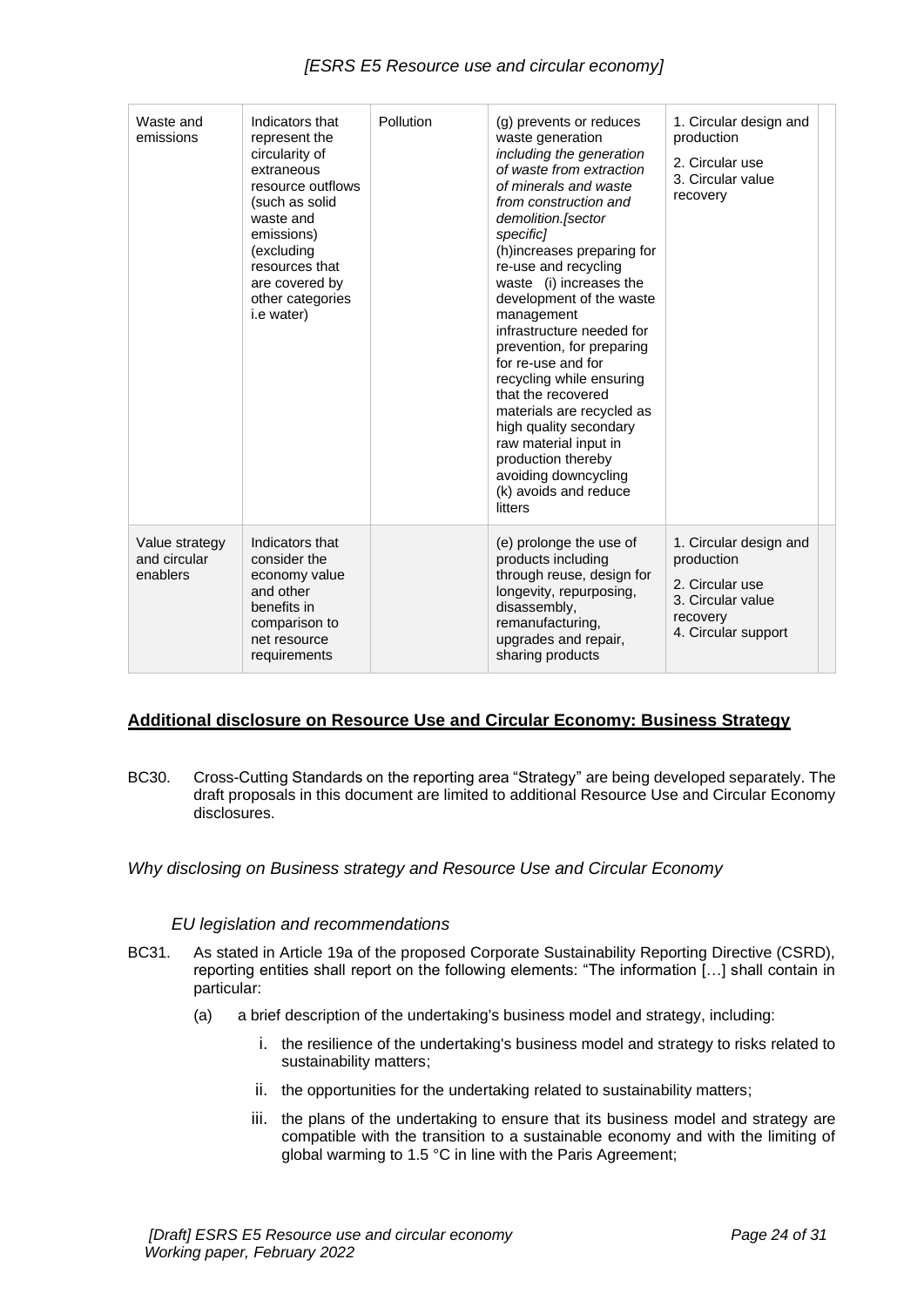- iv. how the undertaking's business model and strategy take account of the interests of the undertaking's stakeholders and of the impacts of the undertaking on sustainability matters;
- v. how the undertaking's strategy has been implemented with regard to sustainability matters;"
- BC32. The ESRS should support the new Circular Economy Action Plan through requiring reporting entities to consider how to adapt their business strategy to align with this goal and mandating disclosure on how this is being achieved.

### *Global reporting frameworks*

- BC33. The Global Reporting Initiative (GRI)
- BC34. The Value Reporting Foundation (based on the standards of the Sustainability Accounting Standards Board [SASB])
- BC35. Ellen McArthur Foundation Circular Economy Reporting Framework (Circulytics)
- BC36. ISO TC323 /WG3 ongoing standards.

#### *Users' needs*

- BC37. The EU new Industrial strategy states that consumers should receive trustworthy and relevant information to choose reusable, durable and repairable products. The Commission will propose ways to improve consumer rights and protection, including by working towards a 'right to repair' for consumers.
- BC38. "The new Circular economy action plan presents a set of interrelated initiatives to establish a strong and coherent product policy framework that will make sustainable products, services and business models the norm and transform consumption patterns so that no waste is produced in the first place. Empowering consumers and providing them with cost-saving opportunities is a key building block of the sustainable product policy framework.
- BC39. To enhance the participation of consumers in the circular economy, the Commission will propose a revision of EU consumer law to ensure that consumers receive trustworthy and relevant information on products at the point of sale, including on their lifespan and on the availability of repair services, spare parts and repair manuals. The Commission will also consider further strengthening consumer protection against green washing and premature obsolescence, setting minimum requirements for sustainability labels/logos and for information tools".

# **Additional disclosure on Resource Use and Circular Economy impacts, risks and opportunities**

*Why disclosing on impacts, risks and opportunities and Resource Use and Circular Economy* 

# EU legislation and recommendations

BC40. As stated in Article 19a of the proposed Corporate Sustainability Reporting Directive (CSRD), reporting entities shall report on the following elements:

"The information […] shall contain in particular:

- (a) a brief description of the undertaking's business model and strategy, including:
	- i. the resilience of the undertaking's business model and strategy to risks related to sustainability matters;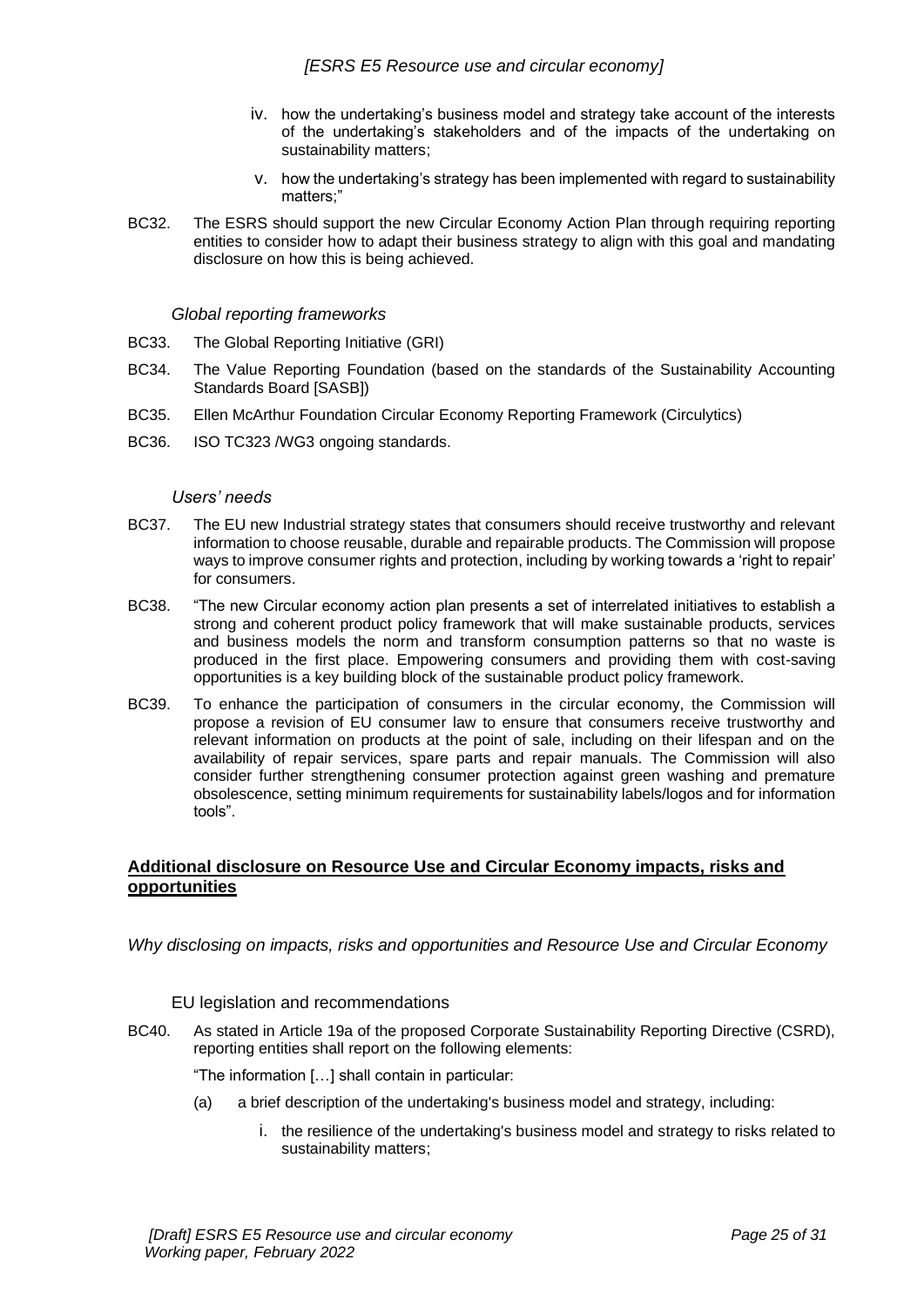- ii. the opportunities for the undertaking related to sustainability matters;
- iii. the plans of the undertaking to ensure that its business model and strategy are compatible with the transition to a sustainable economy and with the limiting of global warming to 1.5 °C in line with the Paris Agreement;
- iv. how the undertaking's business model and strategy take account of the interests of the undertaking's stakeholders and of the impacts of the undertaking on sustainability matters;
- v. how the undertaking's strategy has been implemented with regard to sustainability matters;"
- BC41. The EU new Industrial strategy states that a more circular approach will ensure a cleaner and more competitive industry by reducing environmental impacts, alleviating competition for scarce resources and reducing production costs. Applying circular economy principles in all sectors and industries has potential to create 700,000 new jobs across the EU by 2030, many of which in SMEs.
- BC42. The new EU Circular Economy action plan assesses that Circularity is an essential part of a wider transformation of industry towards climate-neutrality and long-term competitiveness. It can deliver substantial material savings throughout value chains and production processes, generate extra value and unlock economic opportunities.

### *What to disclose*

- BC43. Every undertaking should disclose on the impacts, risks and opportunities covering own operations and the whole value chain related to the transition to a circular economy:
	- (a) identification and assessment processes for the impacts related to the transition to a circular economy;
	- (b) description on impacts related to the transition to a circular economy.

# **Additional disclosure on Resource Use and Circular Economy: Governance**

- BC44. Cross-Cutting Standards on the reporting area "Strategy" are being developed separately. The draft proposals in this document are limited to additional Resource Use and Circular Economy disclosures.
- *Why disclosing on Governance and Resource Use and Circular Economy*

#### *EU legislation and recommendations*

BC45. As stated in Article 19a of the proposed Corporate Sustainability Reporting Directive (CSRD), reporting entities shall report on the following elements:

"The information […] shall contain in particular:

[…]

(c) a description of the role of the administrative, management and supervisory bodies with regard to sustainability matters;

 $\left[\ldots\right]$ 

- (d) a description of:
	- (i) the due diligence process implemented with regard to sustainability matters;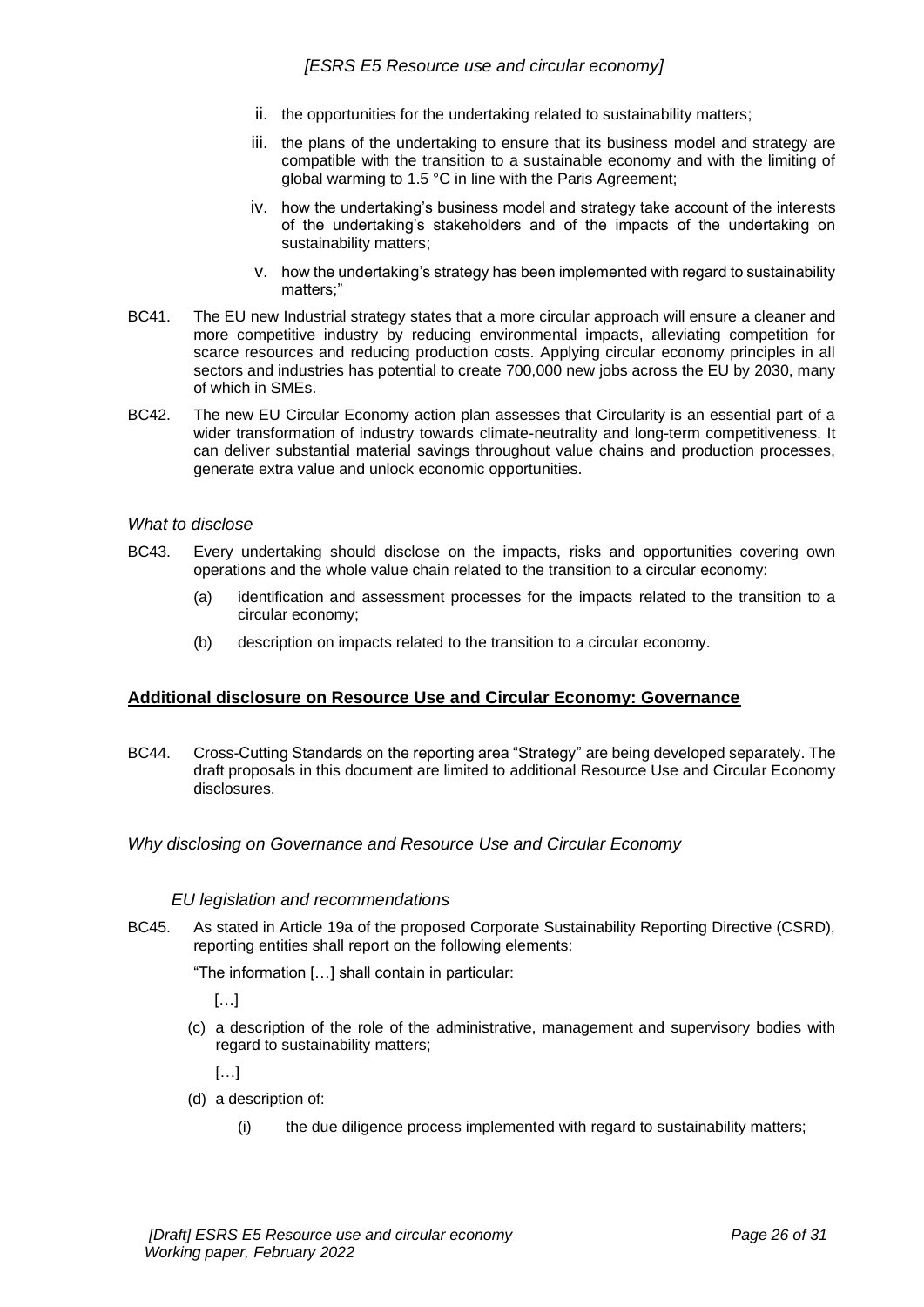- (ii) the principal actual or potential adverse impacts connected with the undertaking's value chain, including its own operations, its products and services, its business relationships and its supply chain;
- (iii) any actions taken, and the result of such actions, to prevent, mitigate or remediate actual or potential adverse impacts;"
- BC46. The new EU Circular Economy Action plan aims to identify knowledge and governance gaps in advancing a global circular economy and take forward partnership initiatives, including with major economies

# **Resource Use and Circular Economy: Policies and targets**

BC47. Cross-Cutting Reference Standards on the reporting area "Implementation" are being developed separately. The draft proposals in this document are limited to additional Resource Use and Circular Economy specificities.

### *Why disclosing on Policy and Targets and Resource Use and Circular Economy*

### *EU legislation and recommendations*

BC48. As stated in Article 19a of the proposed Corporate Sustainability Reporting Directive (CSRD), reporting entities shall report on the following elements:<sup>7</sup> "The information […] shall contain in particular:

[…]

- (b) a description of the targets related to sustainability matters set by the undertaking and of the progress the undertaking has made towards achieving those targets;
- (c) a description of the role of the administrative, management and supervisory bodies with regard to sustainability matters;
- (d) a description of the undertaking's policies in relation to sustainability matters;
- (e) a description of:
	- (i) the due diligence process implemented with regard to sustainability matters;
	- (ii) the principal actual or potential adverse impacts connected with the undertaking's value chain, including its own operations, its products and services, its business relationships and its supply chain;
	- (iii) any actions taken, and the result of such actions, to prevent, mitigate or remediate actual or potential adverse impacts;"
- BC49. The European Green Deal targets to improve the well-being and health of citizens and future generations by providing longer lasting products that can be repaired, recycled and re-used.
- BC50. The Taxonomy proposal published on August 3, 2021, elaborates:
	- (a) Objective 4 The transition to a circular economy: "By 2030 economic growth is decoupled from extraction of non-renewable resources and depletion of the stock of renewable resources is reversed, and by 2050 economic activity is largely decoupled from resource extraction, through environmental design for a circular economy to eliminate waste and pollution, keep materials and products in use at their highest value, and to regenerate ecosystems.
	- (b) This ambition builds on a reduction of the EU27 material footprint (RME) by 50% by 2030 and by 75% by 2050 (compared to a 2015 baseline of 14t/capita) and raising the circular material use rate of all materials to increase the average to at least

<sup>7</sup> Proposal for a DIRECTIVE OF THE EUROPEAN PARLIAMENT AND OF THE COUNCIL amending Directive 2013/34/EU, Directive 2004/109/EC, Directive 2006/43/EC and Regulation (EU) No 537/2014, as regards corporate sustainability reporting, p. 42-43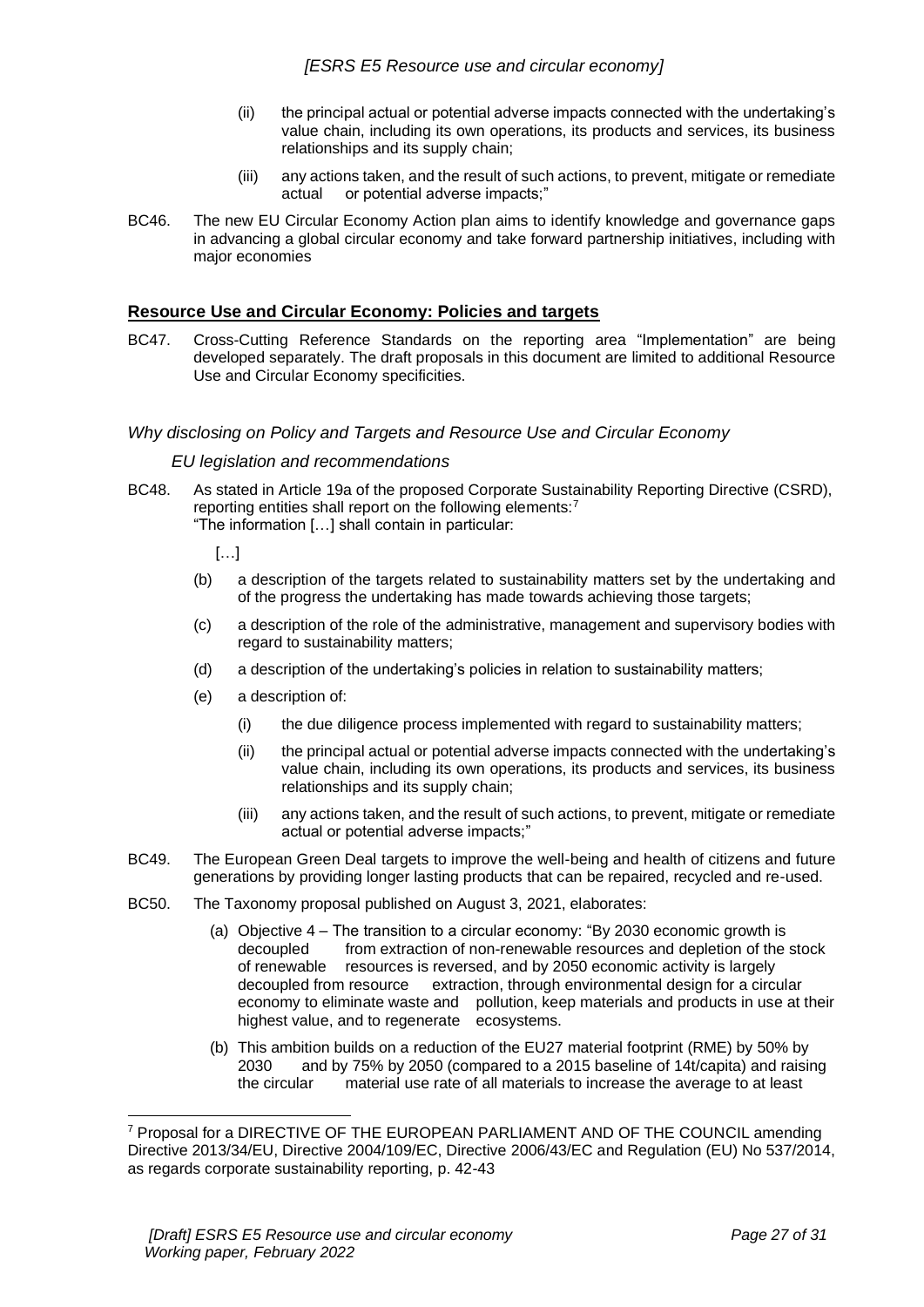25% by 2030, by increasing the durability, repairability, upgradability, reusability or recyclability of products, and by remanufacturing, preparing for reuse and recycling of used materials and products; and on cultivating 25% of total agricultural land and production forestry by 2030, and 100% by 2050, using regenerative production methods, such as agroecology and silvopasture." (EU Tax pack p25)

- BC51. As today there is no quantitative overarching EU ambition level for the circular economy, the ambition builds on a range of published strategies and targets. (EU Tax pack p27)
- BC52. The EU Industrial Strategy, complemented by the European Commission's new Action Plan on the Circular Economy (CEAP), states that circularity is an essential part of a wider transformation of industry towards climate-neutrality and long-term competitiveness. It can deliver substantial material savings throughout value chains and production processes, generate extra value and unlock economic opportunities.
- BC53. Moving past the current linear model, a circular economy aims to redefine growth, focusing on positive society-wide benefits and gradually decoupling economic activity from the extraction of natural resources. The transition to renewable energy sources is an essential requirement for the circular economy, which is based on three principles, driven by environmental design16: eliminate waste and pollution; keep products and materials in use at their highest value; and regenerate ecosystems. (EU Tax pack, p26)
- BC54. Undertakings should disclose which actions the undertaking takes to achieve the targets (see section on actions and resources) and how the business model and strategy support the achievement of the targets (see section on business model and strategy).

# **Additional disclosure on Resource Use and Circular Economy: Actions and resources**

BC55. Cross-Cutting Reference Standards on the reporting area "Implementation" are being developed separately. The draft proposals in this document are limited to additional Resource Use and Circular Economy disclosures. Three issues have been identified in the draft standard as part of these additional disclosures: eliminating of waste, circulating products and materials at their highest value, Regenerating nature.

# *Why disclosing on Actions and Resources and Resource Use and Circular Economy*

#### *EU legislation and recommendations*

As stated in Article 19a of the proposed Corporate Sustainability Reporting Directive (CSRD), reporting entities shall report on the following elements:<sup>8</sup>

"The information […] shall contain in particular:

- (a) a brief description of the undertaking's business model and strategy, including:
	- (i) the resilience of the undertaking's business model and strategy to risks related to sustainability matters;
	- (ii) the opportunities for the undertaking related to sustainability matters;
	- (iii) the plans of the undertaking to ensure that its business model and strategy are compatible with the transition to a sustainable economy and with the limiting of global warming to 1.5 °C in line with the Paris Agreement;
	- (iv) how the undertaking's business model and strategy take account of the interests of the undertaking's stakeholders and of the impacts of the undertaking on sustainability matters;

<sup>8</sup> Proposal for a DIRECTIVE OF THE EUROPEAN PARLIAMENT AND OF THE COUNCIL amending Directive 2013/34/EU, Directive 2004/109/EC, Directive 2006/43/EC and Regulation (EU) No 537/2014, as regards corporate sustainability reporting, p. 42-43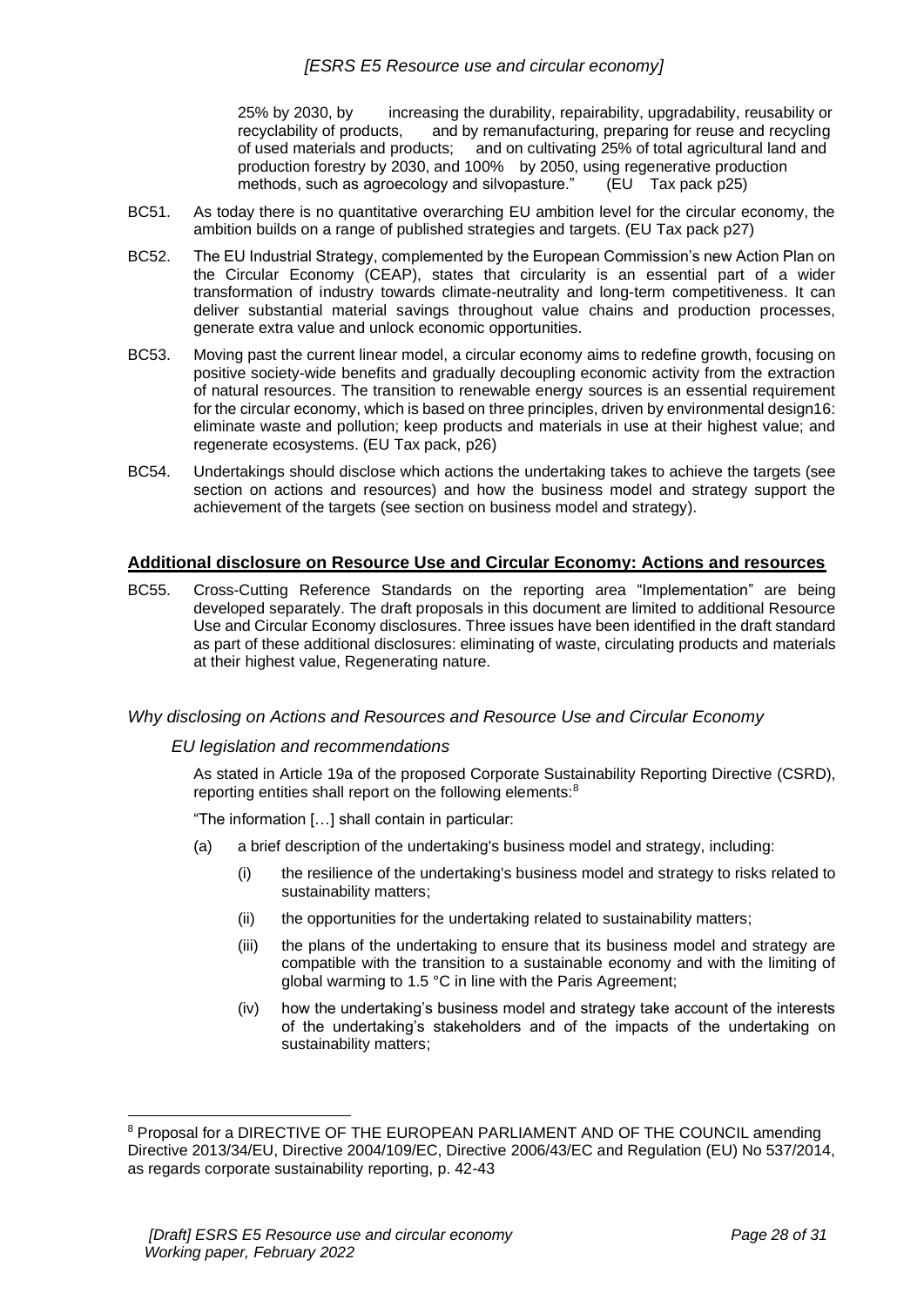(v) how the undertaking's strategy has been implemented with regard to sustainability matters;

 $\lceil$ ...

- (e) a description of:
	- i. the due diligence process implemented with regard to sustainability matters;
	- ii. the principal actual or potential adverse impacts connected with the undertaking's value chain, including its own operations, its products and services, its business relationships and its supply chain;
	- iii. any actions taken, and the result of such actions, to prevent, mitigate or remediate actual or potential adverse impacts;"
- BC56. "Circular Economy can be seen as a response that helps to achieve the desired state of an objective, or to reduce the pressure on an objective" (EU Tax pack p21).

### *What to disclose*

BC57. Every undertaking should disclose on their actions and resources aiming to eliminate waste, circulate products at their highest value and regenerate nature, in line with the 5 subtopics highlighted in the working paper in the disclosure proposals for performance mesure. For example, conception and ecodesign, innovation and R&D, skills development and training, manufacturing and distribution adaptation, local collaborations, initiatives across value chain.

# **Resource Use and Circular Economy performance measures: (retrospective and forward looking)**

# *Why disclosing on Resource Use and Circular Economy performance measures?*

# *EU legislation and recommendations*

BC58. As stated in Article 19a of the proposed Corporate Sustainability Reporting Directive (CSRD), reporting entities shall report on the following elements:

"The information […] shall contain in particular:

- […]
- (b) a description of the targets related to sustainability matters set by the undertaking and of the progress the undertaking has made towards achieving those targets;

[…]

 $(q)$  indicators relevant to the disclosures referred to in points (a) to (f).

 $[...]$ 

- BC59. Undertakings shall report the process carried out to identify the information that they have included in the management report […] and in this process they shall take account of short, medium and long-term horizons.
- BC60. The information […] shall contain forward-looking and retrospective information, and qualitative and quantitative information.
- BC61. Where appropriate, the information […] shall contain information about the undertaking's value chain, including the undertaking's own operations, products and services, its business relationships and its supply chain."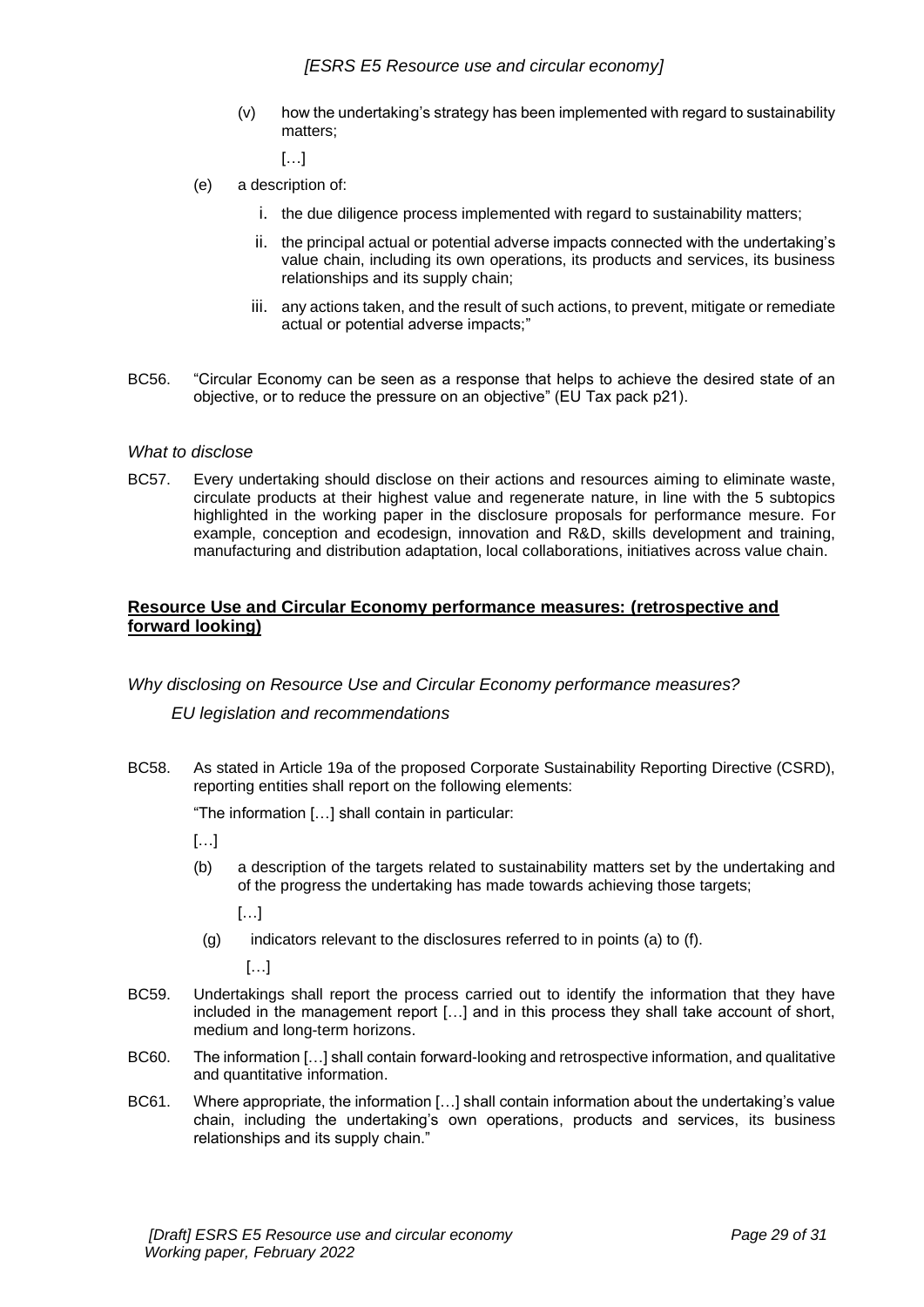- BC62. The Taxonomy Regulation highlights the importance of increasing durability, repairability, upgradability, reusability and recyclability, in particular in designing and manufacturing activities, of prolonging the use of products, including through reuse and remanufacturing, and of recycling (Regulation (EU) 2020/852 (Taxonomy) on the establishment of a framework to facilitate sustainable investment) (from EU Tax pack, p.27)
- BC63. The Taxonomy Regulation establishes 6 environmental objectives; Transition to a circular economy is the 4th**.**

#### *Global reporting frameworks (see comparison table below)*

- BC64. GRI 301 Materials: Resource conservation aspects are described by GRI 301 which addresses the topic of materials and describes the following resource conservation aspects: "The type and amount of materials the organization uses can indicate its dependence on natural resources, and the impacts it has on their availability. The organization's contribution to resource conservation can be indicated by its approach to recycling, reusing and reclaiming materials, products, and packaging (GRI 301, p4)
- BC65. The Value Reporting Foundation (based on the standards of the Sustainability Accounting Standards Board [SASB])
- BC66. Ellen McArthur Foundation Circular Economy Reporting Framework (Circulytics).
- BC67. ISO TC323/WG3 draft standard.
- BC68. Relevant SASB frameworks were also reviewed and their sector agnostic parts were incorporated as part of the required metrics.